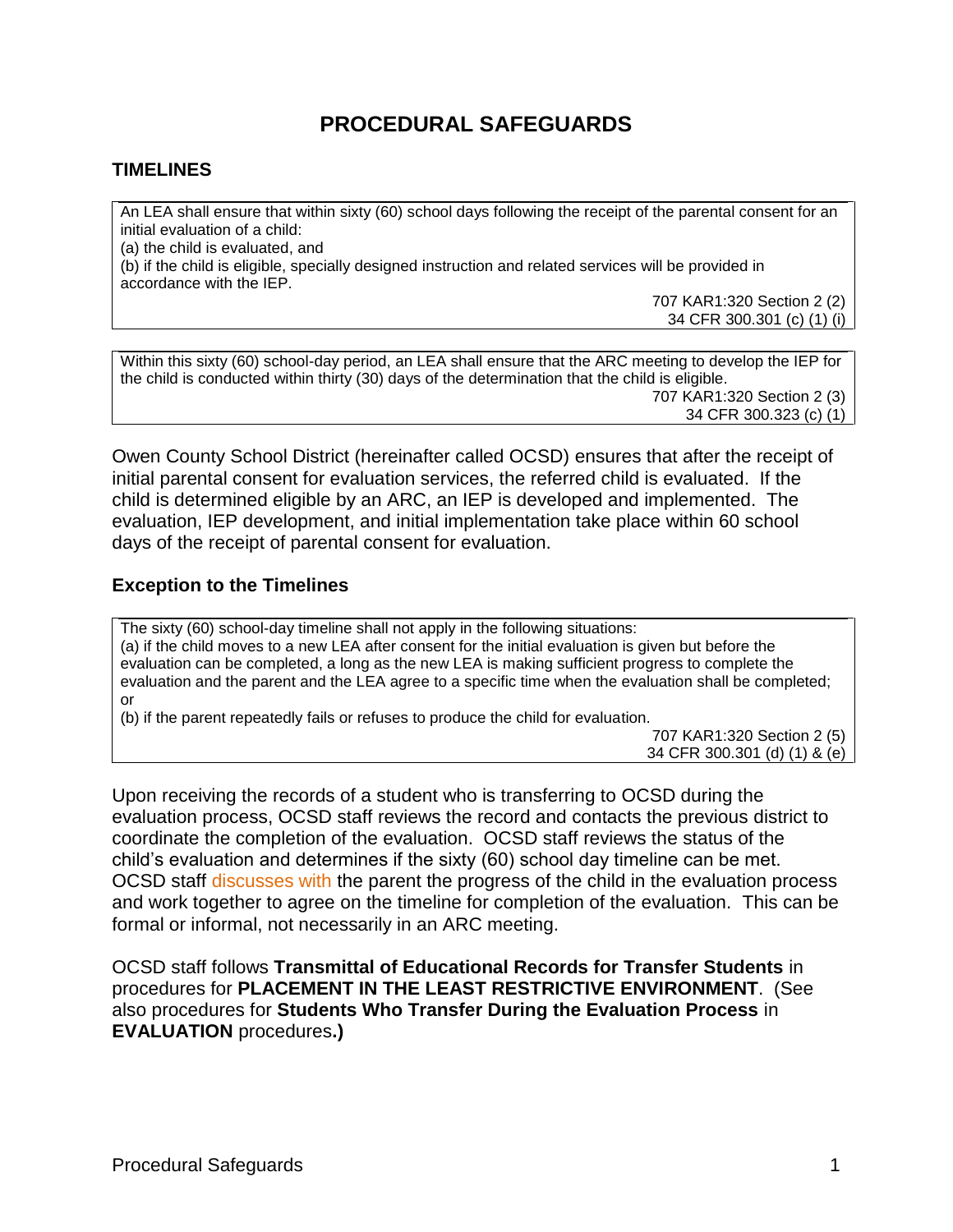### **ARC MEMBERSHIP**

OCSD establishes an Admission and Release Committee (ARC) with appropriate membership to address the process of identification, evaluation, placement of students, and the provision of a free appropriate public education for students with disabilities.

An LEA shall ensure that the ARC for each child with a disability includes:

- a. the parents of the child;
- b. not less than one (1) regular education teacher of the child (if the child is or may be participating in the regular education environment) to provide information about the general education curriculum for same aged peers;
- c. not less than one (1) special education teacher of the child or a special education teacher who has knowledge of the disability or suspected disability, or, if appropriate, at least one special education provider of the child;
- d. a representative of the LEA who is qualified to provide or supervise the provision of specially designed instruction to meet the unique needs of children with disabilities, is knowledgeable about the general curriculum and the availability of the resources of the LEA;
- e. an individual who can interpret the instructional implications of evaluation results, who may also be a member of the team described in 707 KAR 1:320 Section 3 (1) (b-d);
- f. an individual who has knowledge or special expertise regarding the child, at the discretion of the parent or the LEA;
- g. related services personnel, as appropriate; and
- h. the child, if appropriate.

707 KAR 1:320 Section 3 (1) 34 CFR 300.321 (a)

At a minimum, the ARC meeting has in attendance the ARC Chairperson, a regular education teacher of the child (if the child is or may be participating in the regular education environment), and a special education teacher or provider. If evaluation information is to be discussed, one member is present to interpret the instructional implications of evaluation results.

#### **Parent Participation in the ARC**

The LEA shall ensure that the ARC for each child with a disability includes the parents of the child. 707 KAR 1:320 Section 3 (1) (a) 34 CFR 300.321 (a) (1)

A parent of a child with a disability shall be afforded an opportunity to : (a) inspect and review all education records with respect to identification, evaluation, and educational placement of the child and the provision of FAPE to the child; and (b) participate in all ARC meetings concerning his child. 707 KAR 1:340 Section 1 (1)

34 CFR 300.501 (a)

The parents of the child participate in discussions about the need for special education and related services and supplementary aids and services; and decide with the ARC how their child will be involved and progress in the general curriculum, and participate in State and district-wide assessments. The ARC considers the concerns of parents and the information provided regarding their child in developing and reviewing the child's IEP.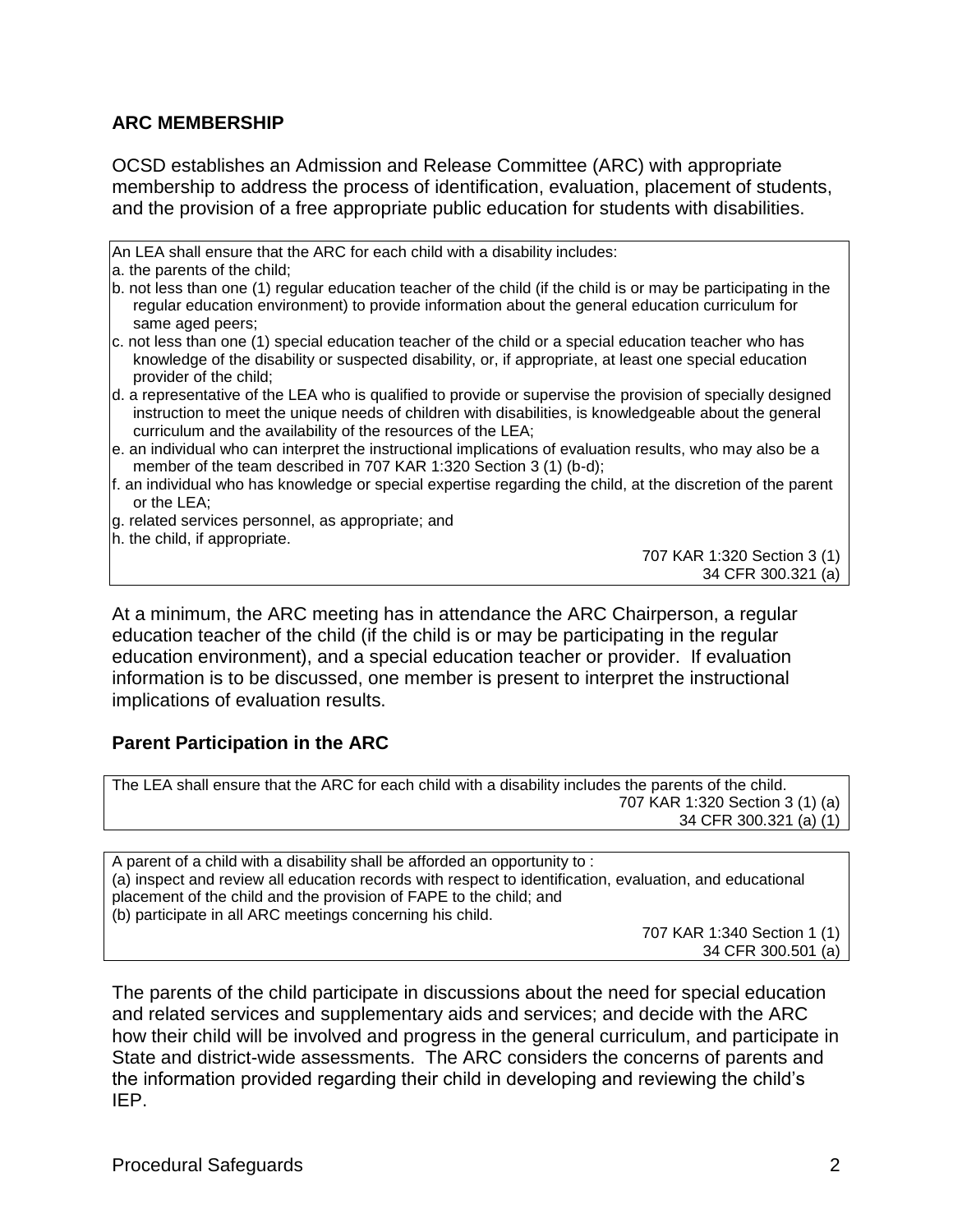The parents participate by:

- 1. providing information about the child, including information about the child outside the school setting;
- 2. providing input for development of the IEP;
- 3. giving written permission for evaluation, initial placement, and reevaluation; and
- 4. providing support for implementation of the IEP.

## **ARC Chairperson Responsibility**

The LEA shall ensure that the ARC for each child with a disability includes a representative of the LEA who is qualified to provide or supervise the provision of specially designed instruction to meet the unique needs of children with disabilities, and is knowledgeable about the general curriculum and the availability of the resources of the LEA.

707 KAR 1:320 Section 3 (1) (d) 34 CFR 300.321 (a) (4)

The principal or primary administrator at the building level is the assigned OCSD representative who is knowledgeable about the general education curriculum, qualified to supervise the provision of specially designed instruction, and able to commit personnel and fiscal resources for implementation of the IEP. The principal is responsible for the implementation of the ARC process in the school building. The principal ensures that all OCSD procedures are followed and services described in the IEP are provided at that school.

The ARC Chairperson ensures:

- 1. due process and procedural safeguards are followed;
- 2. the student representative is determined;
- 3. appropriative committee composition as documented by signatures on Conference Summary;
- 4. facilitation of group decision making, and if necessary makes a determination of the OCSD position when the ARC cannot agree;
- 5. receipt of written referrals for the ARC to review and analyze to determine if sufficient information is available for initiating a full and individual evaluation;
- 6. support for and implementation of ARC and IEP decisions;
- 7. communication with parents, notifying them of all ARC meetings;
- 8. information is obtained and disseminated to appropriate personnel;
- 9. notice of ARC meetings and contact to parents about the child's invitation to the meeting;
- 10.a Conference Summary recorder is designated;
- 11.records of conference proceedings are maintained; and
- 12.communication with all IEP implementers, ensuring that the IEP is accessible and they are informed regarding their specific responsibilities in implementation of the IEP.

The ARC Chairperson may designate other school staff committee members to assist in the implementation of these committee functions or procedures.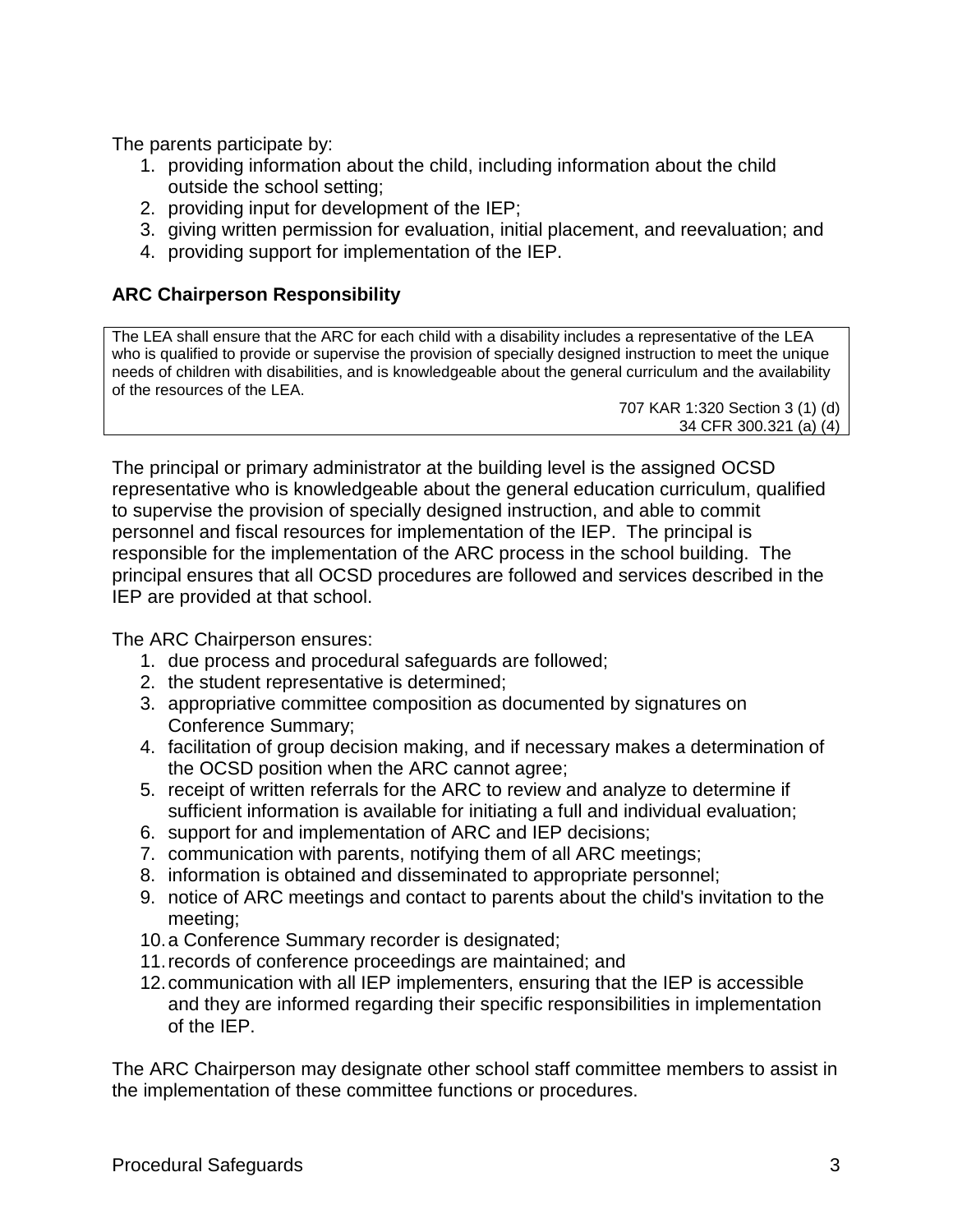## **ARC Designee**

If the building principal wishes to designate another individual to serve as ARC Chairperson, the principal sends a memorandum to the DoSE identifying the designee and specifying the qualifications of the individual to serve as ARC Chairperson.

The DoSE reviews the names of the proposed designee(s), and determines appropriate qualifications based on the following characteristics:

- 1. qualified to provide or supervise the provision of special education to meet the unique needs of children with disabilities;
- 2. knowledgeable about the general curriculum;
- 3. knowledgeable about the availability of resources of the public agency; and
- 4. is not a teacher of the child or youth.

The DoSE sends the approved names of appropriate designees to the Superintendent. The Superintendent obtains OCSD Board of Education approval and the designation is recorded in the Board minutes. The DoSE maintains a copy of the written approval. The DoSE makes sure that Board approval and training for the designee(s) occur before the designee serves in any capacity as the ARC Chairperson.

#### **Special Education Teacher Determination and Responsibilities**

The LEA shall ensure that the ARC for each child with a disability includes at least one special education teacher of the child, or, if appropriate, at least one special education provider of the child. 707 KAR 1:320 Section 3 (1) (c) 34 CFR 300.344 (a) (3)

The ARC Chairperson selects a special education teacher for the ARC for each child according to the purpose of the meeting, taking into consideration:

- 1. the qualifications of the teacher and the knowledge of the identified disability or suspected disability supported in the initial referral for possible special education and related services;
- 2. whether the special education teacher currently works with the child receiving special education and related services; and
- 3. whether the special education teacher may serve the child who is moving from one educational setting to another.

The Special Education Teacher:

- 1. assists the Committee in maintaining records of meeting procedures;
- 2. assists the Committee in conducting necessary evaluations of referred child;
- 3. assists the committee in determining eligibility of child for a program for exceptional children;
- 4. brings to the meeting statements of levels of educational performance, proposed goals, objectives/benchmarks, and specially designed instruction for the child;
- 5. facilitates the development of the IEP;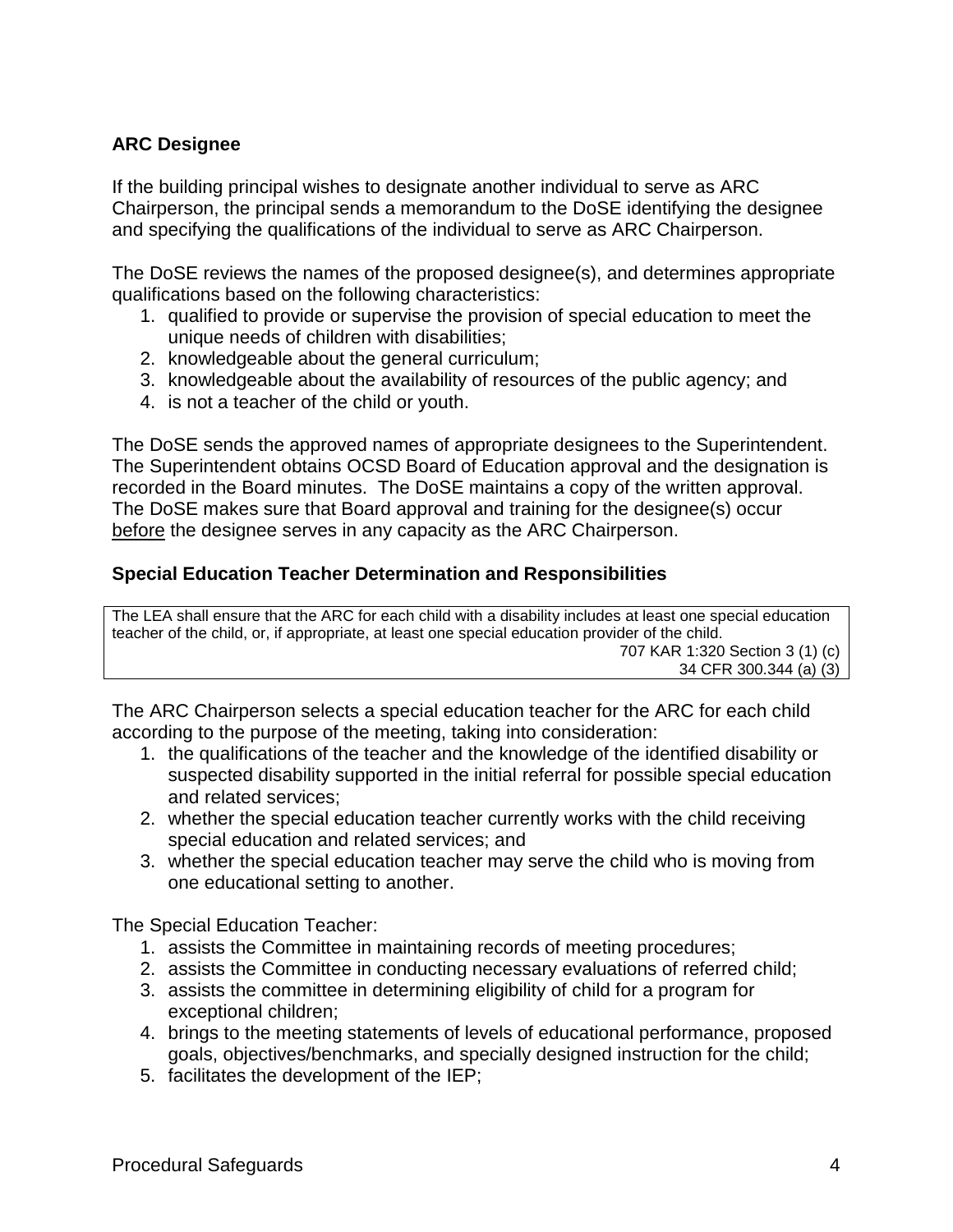- 6. ensures the implementation of the IEP of children included on his/her caseload including the compilation of written documentation of child's progress and accomplishment of goals, objectives/benchmarks;
- 7. assists in communication with all IEP implementers, ensuring that the IEP is accessible and they are informed regarding their specific responsibilities in implementation of the IEP; and
- 8. summarizes and reviews the child's progress in a narrative written report and facilitates the revision of the IEP at the annual review meeting.

## **Regular Education Teacher**

The LEA shall ensure that the ARC for each child with a disability includes not less than one (1) regular education teacher of the child (if the child is or may be participating in the regular education environment) to provide information about the general education curriculum for same aged peers.

707 KAR 1:320 Section 3 (1) (b) 34 CFR 300.321 (a) (2)

A regular education teacher of the child, as a member of the ARC, shall, to the extent appropriate, participate in the development, review, and revision of the child's IEP, including assisting in the determination of appropriate:

(a) positive behavioral interventions and strategies for the child;

- (b) supplementary aids and services; and
- (c) program modifications or supports for school personnel that will be provided for the child.

The ARC Chairperson selects a regular education teacher to serve on the ARC for each child according to the purpose of the meeting, taking into consideration whether the teacher:

- 1. currently teaches the child;
- 2. initiated the referral;
- 3. can appropriately address the performance of the child in the general education program; or
- 4. will teach the child who is transitioning from one educational setting or program to another.

The regular education teacher is a member of the ARC if the child is, or may be, participating in the regular education environment. OCSD requires only one teacher to attend the ARC meeting. The regular education teacher who serves as a member of the ARC should be the teacher who is, or may be, responsible for implementing a portion of the IEP. If the child has more than one regular education teacher responsible for implementing a portion of the IEP, the ARC Chairperson may designate which teacher(s) will serve, taking into account the best interest of the child. Although not all the child's teachers may attend the ARC, the ARC Chairperson ensures each teacher is informed about the IEP prior to implementation.

<sup>707</sup> KAR 1:320 Section 5 (5) 34 CFR 300.324 (a) (3)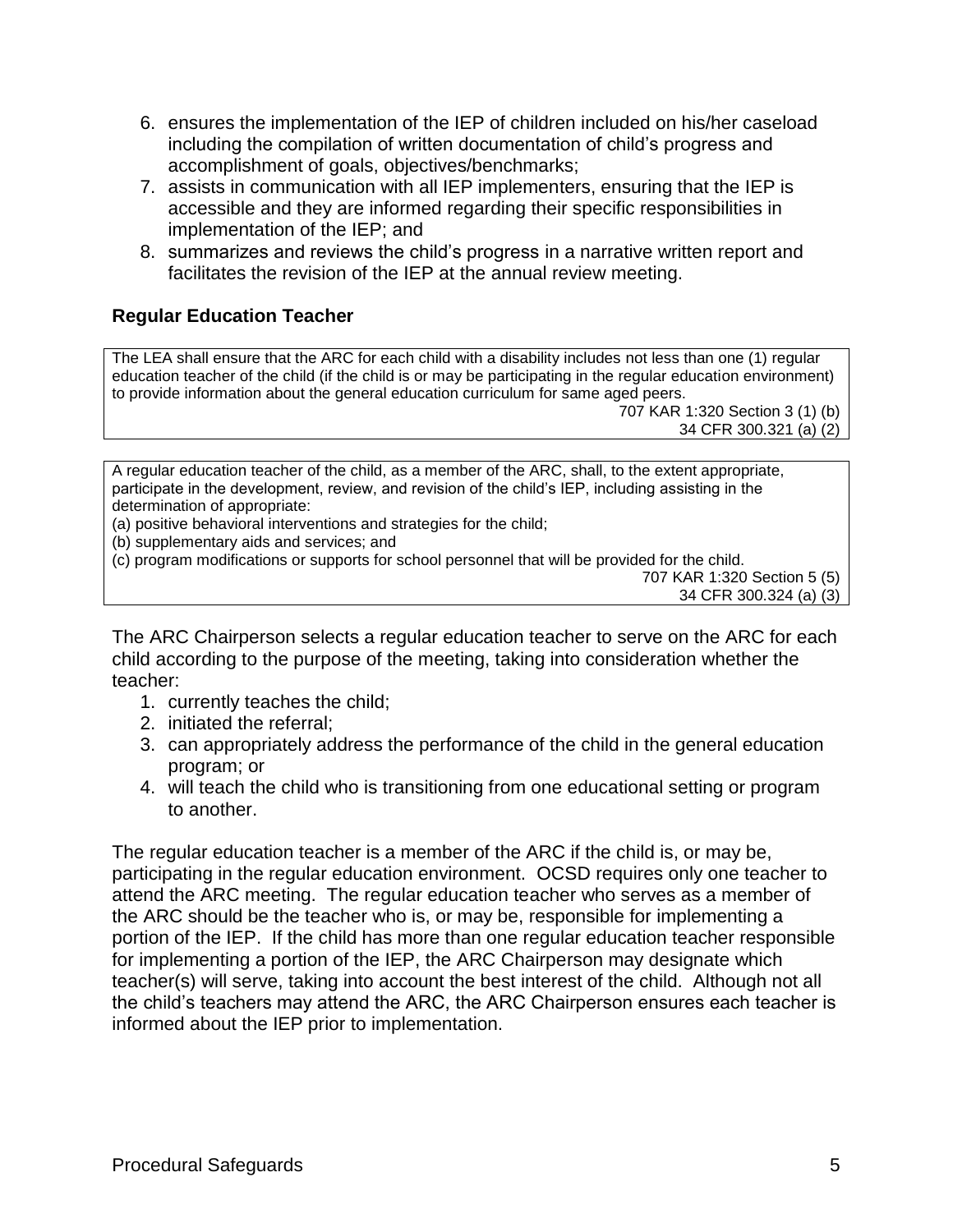The ARC Chairperson solicits written comments or input from teachers who work with the child, but whose attendance is not required at ARC meetings.

If a child does not have a regular education teacher, the ARC Chairperson selects a regular classroom teacher qualified to teach a child of his or her age.

The Regular Education Teacher:

- 1. submits written referral to ARC Chairperson;
- 2. designs, implements, and documents results of interventions and strategies in the regular education setting designed to address student problems;
- 3. assists in the determination of positive behavioral interventions and strategies for the child;
- 4. brings to the meeting statements of levels of educational performance as related to the Program of Studies and Core Content for Assessment;
- 5. assists in the development of the IEP, including determination of supplementary aids and services, program modifications or supports for school personnel to be provided for the child;
- 6. implements the IEP as appropriate; and
- 7. provides input on child's progress (maintaining monitoring data if appropriate) and the development and revision of the IEP.

## **Person who can Interpret Instructional Implications of Evaluation**

The LEA shall ensure that the ARC for each child with a disability includes an individual who can interpret the instructional implications of evaluation results, who may be a member of the team. 707 KAR 1:320 Section 3 (1) (e) 34 CFR 300.321 (a) (5)

The ARC Chairperson arranges for a member of the multidisciplinary evaluation team, or other knowledgeable person who can interpret the instructional results of the evaluation, to attend the ARC meeting.

The person who can interpret evaluation:

- 1. provides information regarding needed areas of assessment;
- 2. assists in explaining assessment procedures;
- 3. interprets the instructional implications of evaluation results; and
- 4. provides input into the development and implementation of the IEP.

### **Additional ARC Members When a Child is Suspected of a Specific Learning Disability**

If the purpose of the ARC is to determine eligibility for a child suspected of having a specific learning disability, the ARC shall also include the personnel listed in 707 KAR 1:310 Section 2 (1), in addition to the personnel listed in 707 KAR 1:320 Section 3.

707 KAR 1:320 Section 3 (5) 34 CFR 300.308 (b)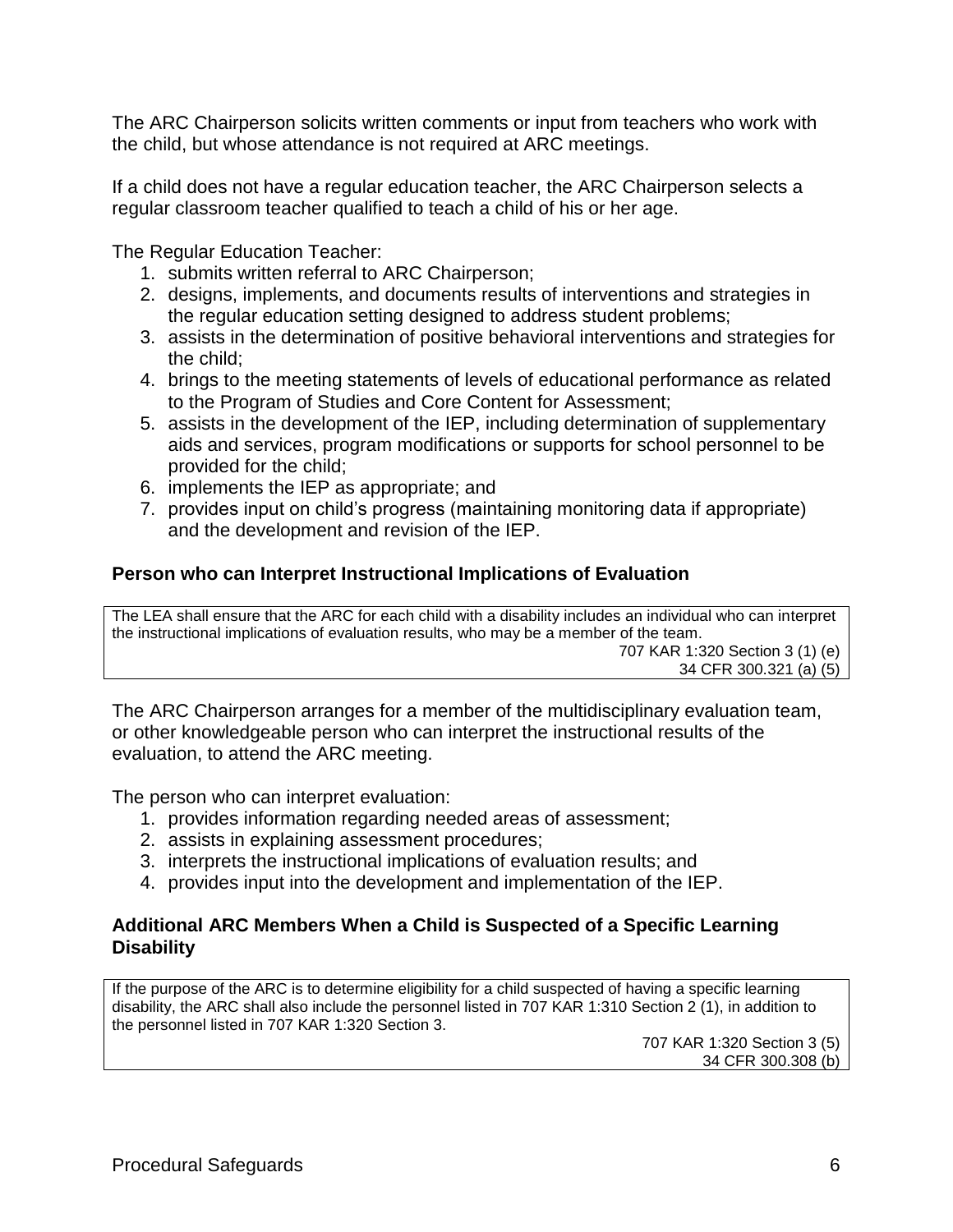The determination of whether a child suspected of having a specific learning disability is a child with a disability and whether the specific learning disability adversely affects educational performance shall be made by the child's ARC. The ARC shall also include other professionals, relative to the area(s) of concern, such as a school psychologist, speech-language pathologist, or educational specialist. 707 KAR 1:310 Section 2 (1) 34 CFR 300.308 (b)

If a child is being assessed for a Specific Learning Disability, the ARC includes other professionals relative to the area(s) of concern. This may include a school psychologist, speech-language pathologist, or educational specialist.

#### **Related Services Personnel**

The LEA shall ensure that the ARC for each child with a disability includes related services personnel, as appropriate;

707 KAR 1:320 Section 3 (1) (g) 34 CFR 300.321 (a) (6)

Related service personnel may include, but is not limited to speech and language pathologists, physical or occupational therapists, adaptive physical education providers, assistive technology providers, counselors or psychologists, bus drivers, or transportation directors.

If the child's re-evaluation indicates the need for a specific related service, or a child has been receiving a related service, the ARC Chairperson ensures that a qualified provider of that service attends the ARC meeting, or provides a written recommendation (see procedures for **Excusal From ARC Meetings** in **EVALUATION** procedures) concerning service to be provided as related to goals, benchmarks/objectives, and specially designed instruction according to **DEVELOPING THE INDIVIDUAL EDUCATION PROGRAM** in procedures for **IEP**.

#### **Child with a Disability**

The LEA shall ensure that the ARC for each child with a disability includes, if appropriate, the child. 707 KAR 1:320 Section 3 (1) (h) 34 CFR 300.321 (a) (7)

#### Child Age Fourteen (14) or Older

If the purpose of the ARC is to discuss transition services for a child with a disability as described in 707 KAR 1:320 Section 4 (3) & (4), the child shall be invited to the ARC. 707 KAR 1:320 Section 3 (4), Section 4 (3-4) 34 CFR 300.321 (b) (1)

The ARC Chairperson invites the youth who is in the eighth  $(8<sup>th</sup>)$  grade, or who is fourteen (14) years of age or older to participate in the ARC meeting if a purpose of the meeting is the consideration of transition service needs. The invitation to the parent shall indicate that the child is invited and that one of the purposes of the meeting is the planning of transition services.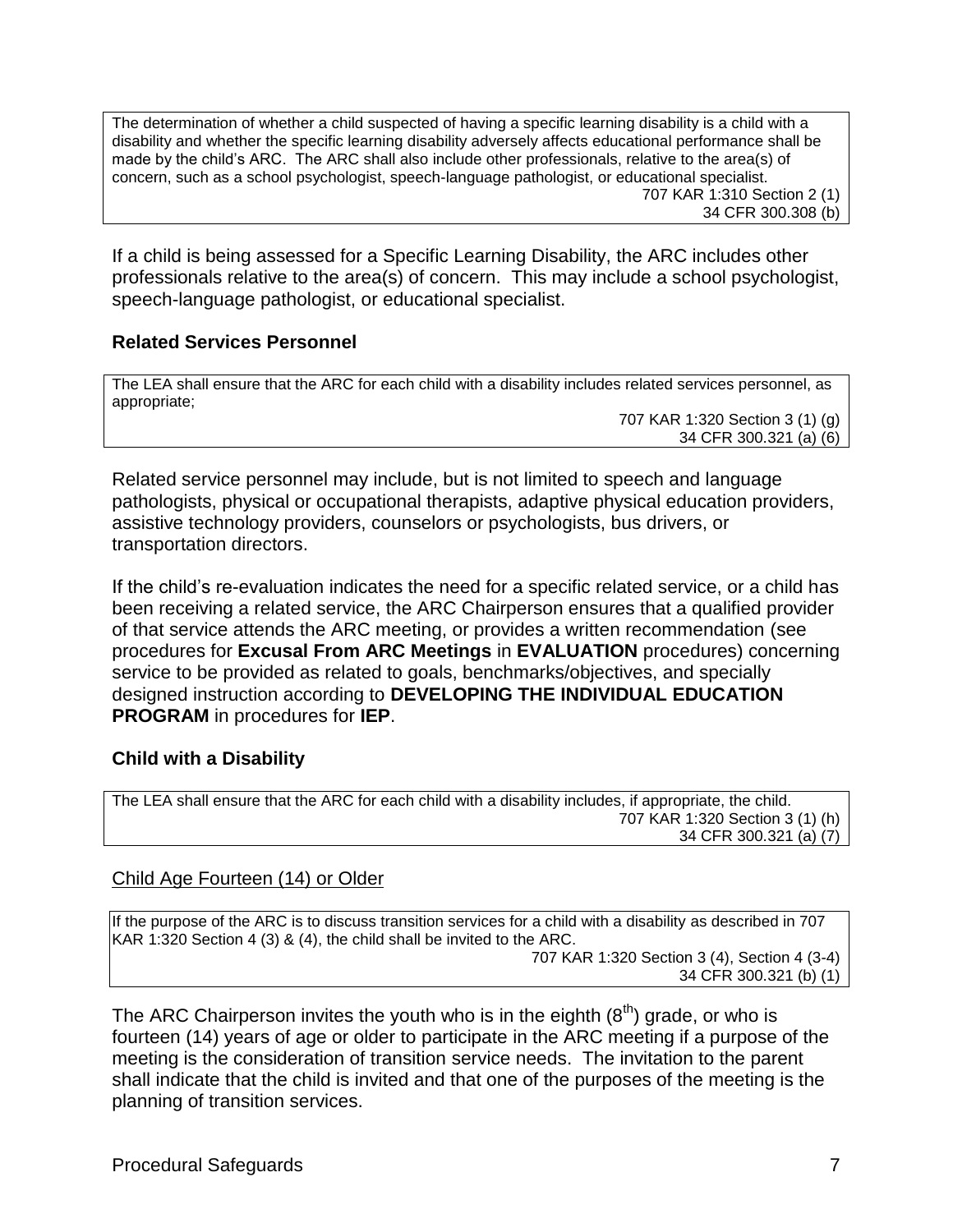For a child with a disability, beginning no later than the IEP that will be in effect when the child turns sixteen (16), the invitation shall state that a purpose of the meeting is the consideration of the postsecondary goals and needed transition services for the child and shall include the identify of any other agency that is invited to send a representative. This shall apply to a child younger that sixteen (16) year of age if determined to be appropriate by the ARC.

707 KAR 1:320 Section 4 (4) 34 CFR 300.321 (b) (2)

The ARC Chairperson invites the youth who is sixteen (16) years of age or younger to participate in the ARC meeting if a purpose of the meeting is the consideration of postschool transition services. The invitation to the parent indicates that the child is invited and that one of the purposes of the meeting is the planning of transition services, and the identity of any other agency that is invited to send a representative.

The ARC Chairperson invites a child who is an emancipated child (see **DEFINITIONS**) to the ARC meeting. A child with a disability may attend the ARC meeting if appropriate. If possible, the ARC Chairperson and parents discuss the appropriateness of the child's participation before a decision is made, in order to help the parents determine whether or not the child's attendance would be helpful in developing the IEP, directly beneficial to the child, or both. OCSD informs the parent before each IEP meeting that the parent may invite their child to participate in the ARC meeting.

If a child elects not to attend the ARC meeting where post-school transition services are discussed, the child's teacher takes steps to ensure that the youth's preferences and interests are considered. This information may be gained from an interview with the student and from vocational assessments completed on the student according to Age Appropriate Assessments for Transition Purposes in procedures for **IEP**.

Child Age Eighteen (18) to Twenty-one (21)

When a child with a disability reaches the age of majority (age eighteen), all rights under 707 KAR Chapter 1 shall transfer from the parents to the child, unless the child has been declared incompetent under KRS Chapter 387 in a court of law.

> 707 KAR 1:340 Section 9 (6) 707 KAR 1:360 Section 10 34 CFR 300.320 (c)

In the case of a student who is age 18 or older (see **RIGHTS OF THE ELIGIBLE STUDENT** in procedures for **CONFIDENTIALITY**) the ARC Chairperson sends the notices of ARC directly to the student.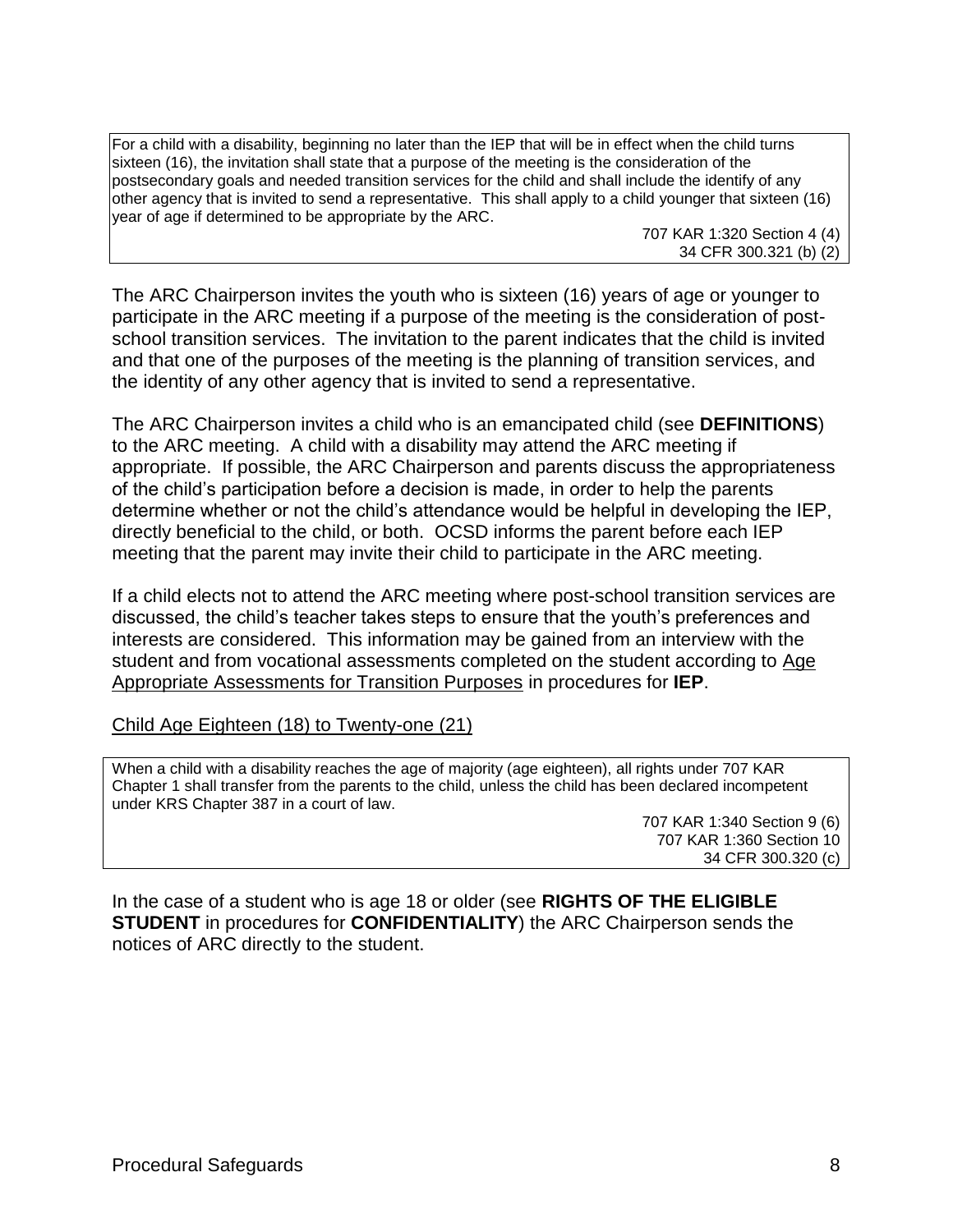## **Other Individuals Knowledgeable about the Child at Discretion of Parent or OCSD**

The LEA shall ensure that the ARC for each child with a disability includes an individual who has knowledge or special expertise regarding the child at the discretion of the parent or the LEA. 707 KAR 1:320 Section 3 (1) (f) 34 CFR 300.344 (6)

OCSD or the parent may invite other individuals knowledgeable about the child who may participate in the conference.

## **Agency Representatives Involved in Transition Planning**

A public agency that is likely to be responsible for providing or paying for transition services shall also be invited to the extent appropriate and with the consent of the parent or the child, if the child is an emancipate adult. If the representative of the other public agency does not attend, the LEA shall take other steps to obtain participation of the other agency in the planning of any transition services. 707 KAR 1:320 Section 3 (4)

34 CFR 300.321 (b) (3)

Agency representatives:

- 1. provide information about services of the agency and any issues of eligibility for service;
- 2. coordinate with school staff and suggest any needed areas of instruction; and
- 3. begin the process for service delivery.

#### Consent for Release of Information for Transition Services

Parental consent, or the consent of an eligible child who has reached the age of majority under State law, must be obtained before personally identifiable information is released to officials of participating agencies providing or paying for transition services in accordance with 34 C.F.R. 300.321 (b)(3). 707 KAR 1:320 Section 3 (4) KRS 160.720 (1) 34 CFR 300.321 (b) (3) 34 CFR 300.622 (b) (2)

OCSD obtains written parental consent before disclosing personally identifiable information to individuals or agencies other than those indicated on the disclosure without consent list. The Consent for Release of Information form provided by the OCSD is available in the Principal's Office of the school the child attends and in the office of the DoSE. Copies of the completed forms are maintained in the educational records of the specific child.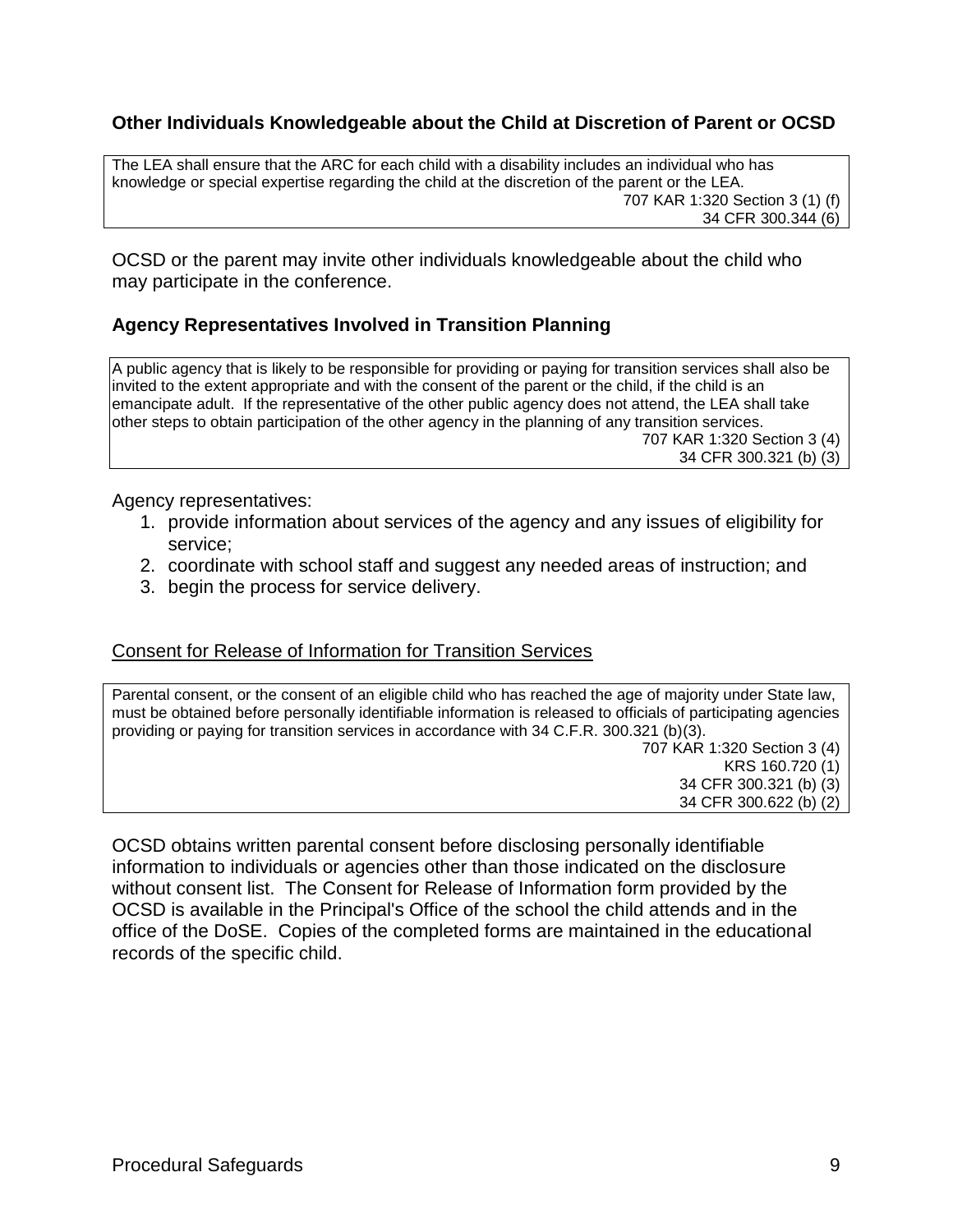## **Early Childhood Transition Planning**

If the purpose of the ARC is to discuss transition from the early intervention program into the preschool program, the LEA shall invite a representative of the early intervention program to the initial transition ARC meeting if the parent requests. At the ARC meeting, the child's previous Individualized Family Service Plan that was used by the early intervention program shall be considered when developing the new IEP for the child.

> 707 KAR 1:320 Section 3 (6) 34 CFR 300.321 (f)

The ARC Chairperson invites the child's previous early intervention program provider to participate in the ARC meeting if a purpose of the meeting is the transition from early intervention services to preschool. The invitation to the parent shall indicate that the child is invited and that one of the purposes of the meeting is the planning of transition services. See also **Preschool Transition** in procedures for **IEP**.

### **EXCUSAL FROM ARC MEETINGS**

A member of the ARC team may be dismissed from attendance, in whole or in part, if the parents and the LEA agree in writing prior to the ARC meeting that the attendance of that member is not necessary because the member's areas of curriculum or related services is not being modified or discussed at the ARC meeting.

707 KAR 1:320 Section 3 (2) 34 CFR 300.321 (e) (1)

A member of the ARC team may be dismissed from attendance, in whole or in part, if the parents and the LEA agree in writing prior to the ARC meeting to waive the attendance of that member even though the member's area of curriculum or related services will be discussed or modified if:

(a) the parent and the LEA consent in writing to the excusal; and

(b) the member submits, in writing, to the parent and the ARC team, input into the development of the IEP prior to the meeting.

707 KAR 1:320 Section 3 (3) 34 CFR 300.321 (e) (2)

Prior to the ARC meeting, the ARC Chairperson selects the appropriate members to invite as related to the purpose of the meeting (according to **ARC MEMBERSHIP** in procedures for **PROCEDURAL SAFEGUARDS**). The ARC Chairperson notifies all members (according to **NOTICE OF ARC MEETINGS** in procedures for **PROCEDURAL SAFEGUARDS**) to attend the ARC Meeting.

If a member of the ARC can not attend the meeting, or the attendance of the member is not necessary for the purpose of the ARC, the committee member may be excused from the ARC meeting if:

- a) the parent(s) and OCSD mutually agree;
- b) the decision is documented in writing; and

c) the determination is made prior to the ARC meeting.

If the ARC member being dismissed has an area of curriculum or related service that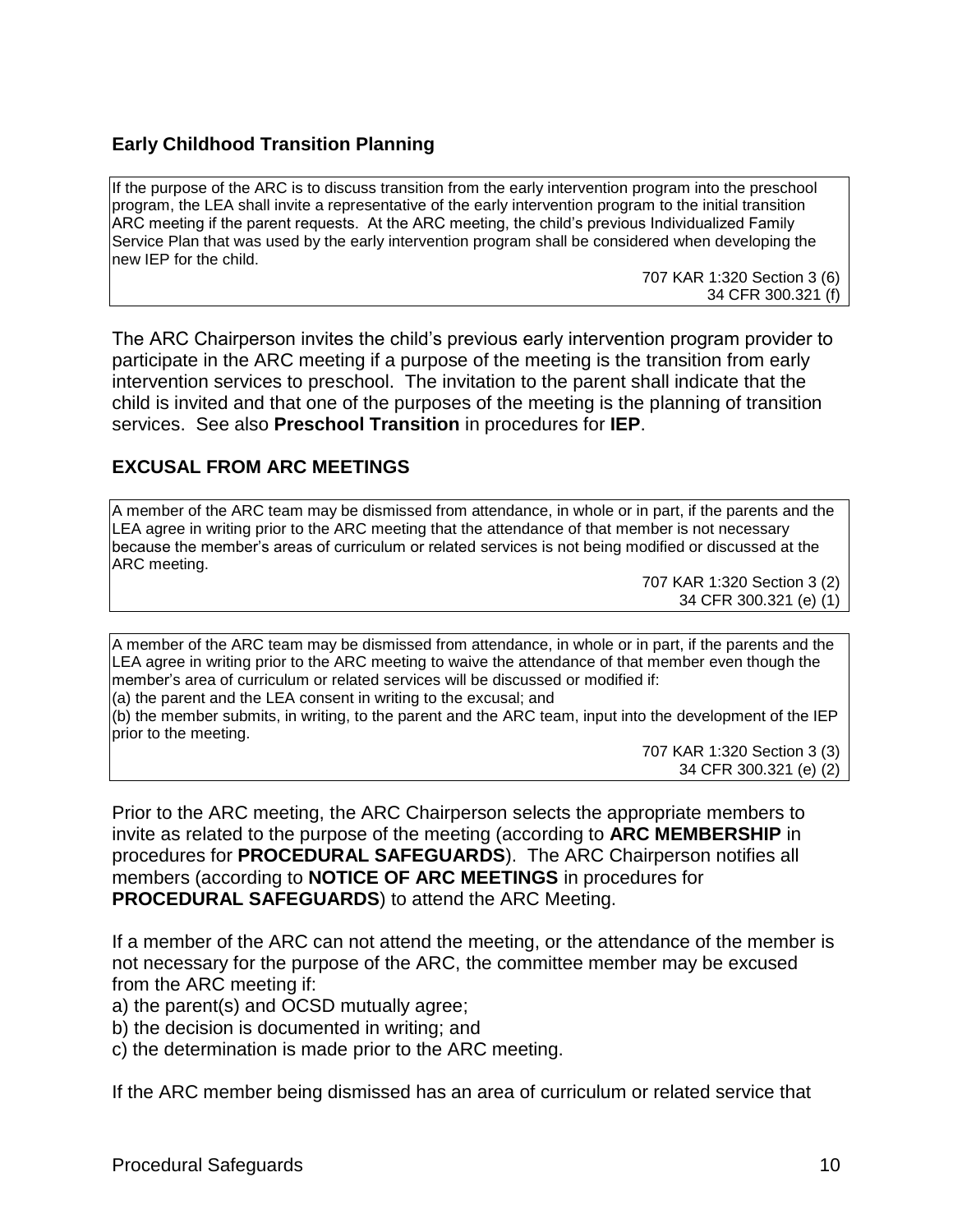will be discussed or modified, the ARC member submits written input prior to the ARC meeting, that will be included and discussed during the meeting.

### **NOTICE OF ARC MEETINGS**

### **Written Notice of ARC Meetings**

An LEA shall ensure that one or both of the parents of a child with a disability are present at each ARC meeting or are afforded the opportunity to participate. Except for meeting concerning a disciplinary change in placement or a safety issue, an LEA shall provide written notice to the parents of a child with a disability at least seven (7) days before an ARC meeting. The meeting shall be scheduled at a mutually agreed upon time and place.

An LEA shall send an ARC meeting invitation to the parents which includes:

(a) the purpose;

(b) time;

- (c) location of the meeting;
- (d) who will be in attendance;
- (e) notice that the parents may invite people with knowledge or special expertise of the child to the meeting; and
- (f) notice that the LEA will invite representatives from the early intervention program to the initial meeting, if the parents request it.

707 KAR 1:320 Section 4 (1-2) 34 CFR 300.322 (a) & (b) (1) (ii)

The ARC Chairperson sends a written Notice of ARC to the parent and each member of the ARC at least seven (7) days before the ARC meeting. OCSD has a Notice of ARC form that contains the components listed above.

If a parent intends to bring legal counsel to represent their child during an ARC meeting, the parent shall inform the ARC Chairperson of this at least five (5) days prior to the ARC meeting. The ARC Chairperson has the right to either reschedule the ARC meeting or proceed with the meeting.

#### **Content of ARC Notice**

If the child is in the eighth grade year, or has reached the age of fourteen (14) years, the invitation shall state that a purpose of the meeting will be the development of a statement for the need for transition services for the child and state that the child is invited. This applies to a child younger than fourteen (14) years of age if determined to be appropriate by the ARC.

707 KAR 1:320 Section 4 (3) 34 CFR 300.321 (b) (1)

For a child with a disability, beginning no later than the IEP that will be in effect when the child turns sixteen (16), the invitation shall state that a purpose of the meeting is the consideration of the postsecondary goals and needed transition services for the child and shall include the identify of any other agency that is invited to send a representative. This shall apply to a child younger that sixteen (16) year of age if determined to be appropriate by the ARC.

707 KAR 1:320 Section 4 (4) 34 CFR 300.321 (b) (2)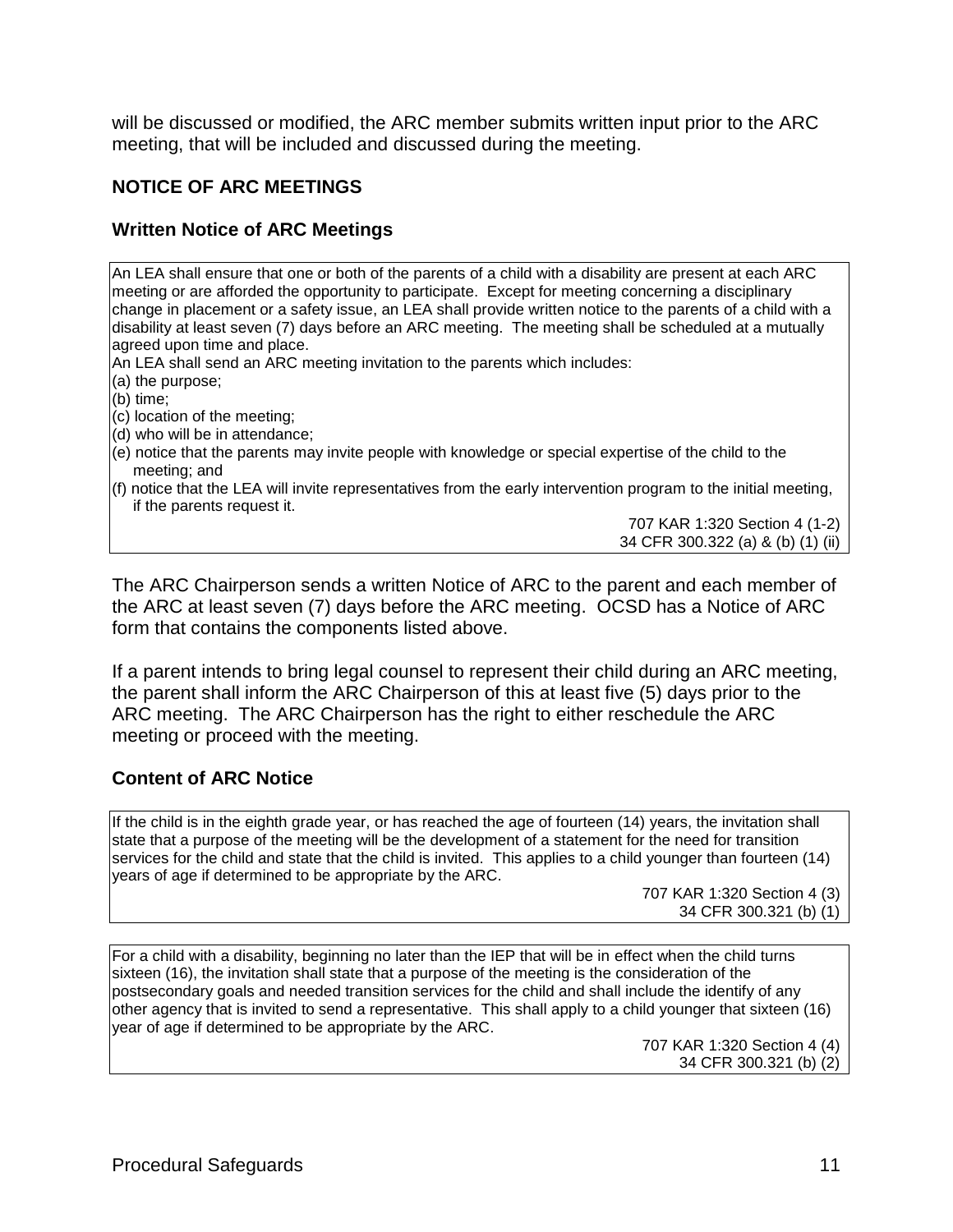The ARC Chairperson invites the student aged fourteen (14) or older, or a child who is younger but determined appropriate by the ARC, to attend the meeting when a purpose of the ARC is to discuss transition needs or services.

### **Notice of ARC Meeting When There is a Safety Issue or Violation of Code of Conduct**

An LEA shall provide written notice to the parents of a child with a disability at least twenty-four (24) hours before a meeting concerning a safety issue or a change in placement due to a violation of a code of student conduct.

707 KAR 1:340 Section 3 (2) 34 CFR 300.503 (a)

On the date the decision is made to pursue a disciplinary change of placement, the ARC Chairperson sends the parent a notice of the proposed disciplinary action according to OCSD Board Policy, a notice of ARC Meeting, and a copy of the procedural safeguards according to procedures for **NOTICE OF ARC MEETINGS** in **PROCEDURAL SAFEGUARDS**. The notice is sent to the parent at least twenty-four (24) hours before any meeting concerning a safety issue or a change in placement due to a violation of the Student Code of Conduct.

#### **Parent Participation**

An LEA shall ensure that one or both of the parents of a child with a disability are present at each ARC meeting or are afforded the opportunity to participate. Except for meeting concerning a disciplinary change in placement or a safety issue, an LEA shall provide written notice to the parents of a child with a disability at least seven (7) days before an ARC meeting. The meeting shall be scheduled at a mutually agreed upon time and place.

> 707 KAR 1:320 Section 4 (1) 34 CFR 300.322 (a)

The ARC Chairperson sends a copy of the Notice of ARC to the parent at least seven (7) calendar days before an ARC meeting. The ARC Chairperson works with the parent(s) to schedule the meeting at a mutually agreed upon time and place.

#### Methods to Ensure Parent Participation

An LEA shall ensure parent participation in the ARC meeting if the parent is unable to attend by using other methods, which may include individual or conference telephone calls or video conferencing. 707 KAR 1:320 Section 4 (5) 34 CFR 300.322 (c)

If the parent is unable to attend, the OCSD staff ensure parent participation in ARC meetings by arranging for the parent to participate by telephone, video conference, or other methods.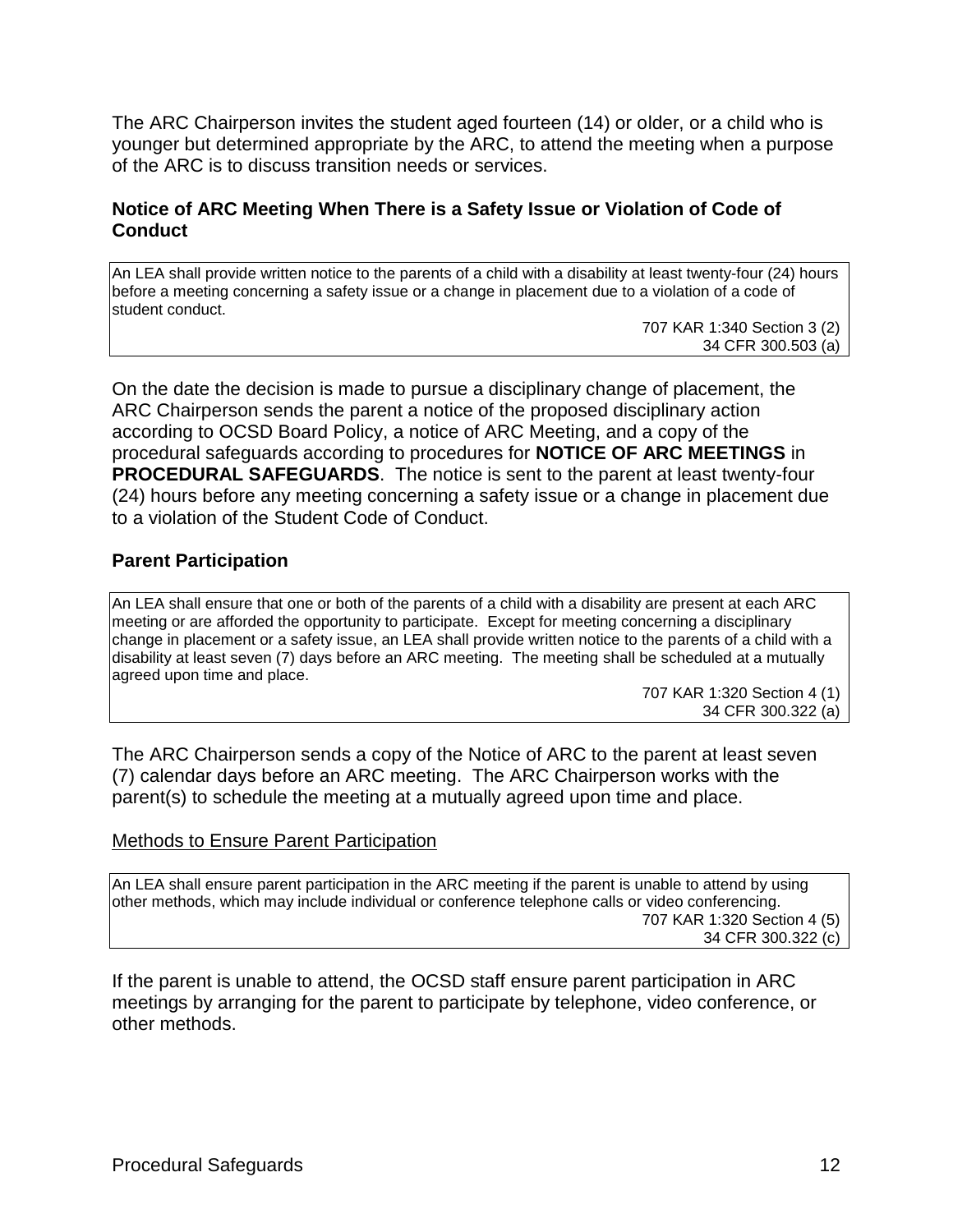When using an interpreter or other action, as appropriate, an LEA shall take whatever action is necessary to ensure that the parents understand the proceedings at the ARC meeting, including arranging for an interpreter for parents with deafness or whose native language is other than English.

707 KAR 1:320 Section 4 (7) 34 CFR 300.322 (e)

If the parent's native language is other than English or if a different mode of communication is used, the ARC Chairperson arranges for translating, transcribing, or recording the meeting.

#### Conducting the ARC Meeting Without a Parent

An ARC meeting may be conducted without the parent in attendance if the LEA is unable to convince the parent that they should attend. The LEA shall have a record of its attempts to arrange a mutually agreed on time and place, which may include:

(a) Detailed records of telephone calls made or attempted and the results of those calls;

(b) Copies of correspondence sent to the parents and any responses received; and

(c) Detailed records of visits made to the parents' home or place of employment and the results of the visits.

707 KAR 1:320 Section 4 (6) 34 CFR 300.322 (d)

An LEA may conduct an ARC meeting without a parent in attendance if the LEA is unable to convince the parent to attend. The LEA shall keep a record of its attempts to arrange a mutually agreed on time and place. These records may include:

(a) Detailed records of telephone calls made or attempted and the results of those calls;

(b) Copies of correspondence sent to the parents and any responses received; and

(c) Detailed records of visits made to the parents' home or place of employment and the results of the visits.

707 KAR 1:340 Section 1 (3) 34 CFR 300.322 (d)

OCSD personnel keep detailed records including the date, time, and name of the person attempting the contact. The records, copies of any correspondence sent to the parent, and any response received, are filed in the child's special education record.

OCSD may conduct ARCs without the parent in attendance if there is verification that two notices have been sent to the parent (i.e., there is a minimum of two (2) attempts to contact the parent).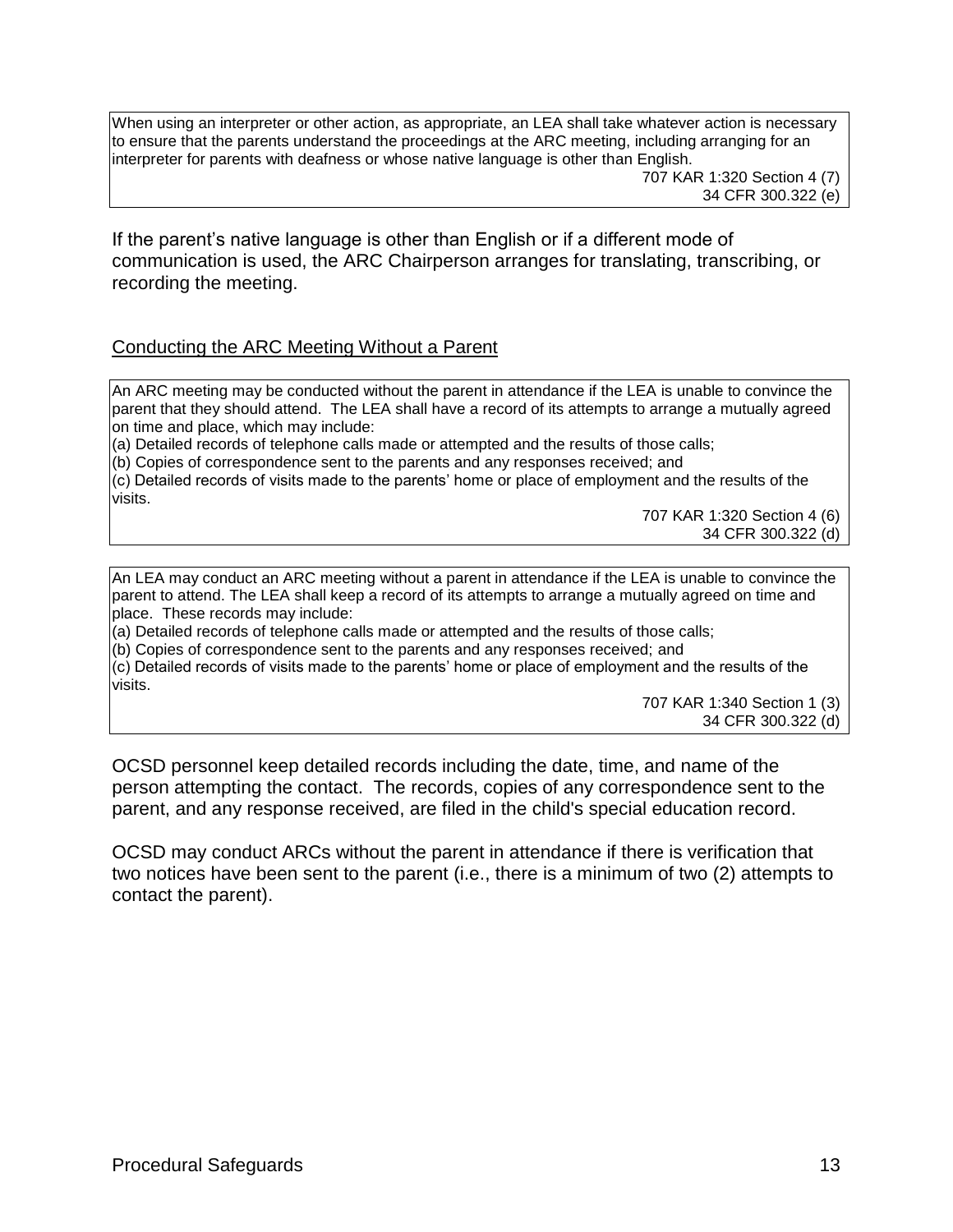### Conversations and Non-ARC Meetings without Parent Present

LEA staff shall not be prohibited by 707 KAR Chapter 1 from having informal, or unscheduled conversations on issues which may include:

(a) teaching methodology;

(b) lesson plans;

(c) coordination of service provision; or

(d) preparatory activities that LEA personnel engage in to develop a proposal or response to a parent proposal that will be discussed at a later ARC meeting.

> 707 KAR 1:340 Section 1 (4) 34 CFR 300.501 (b) (2)

OCSD staff may have discussions regarding the methodology, lesson plans, service coordination, and activities regarding children with and without disabilities. These discussions, which may or may not be pre-arranged, are not meetings for which parents receive notice and the opportunity to attend.

#### Electronic Notices

A parent of a child with a disability may elect to receive notices required by sections 300.503 (Prior Notice), 300.504 (Procedural Safeguards Notice), and 300.508 (Due Process Complaint) by an electronic mail communication, if the public agency makes that option available.

34 CFR 300.505

OCSD posts the Procedural Safeguards (i.e., Parent Rights) Notice and the Request for Due Process Hearing on the OCSD website.

The ARC Chairperson may ask the parent if they prefer to receive Notice of ARC Meetings and the Conference Summary by electronic means. If the parent agrees, the ARC Chairperson documents this in the student's special education folder.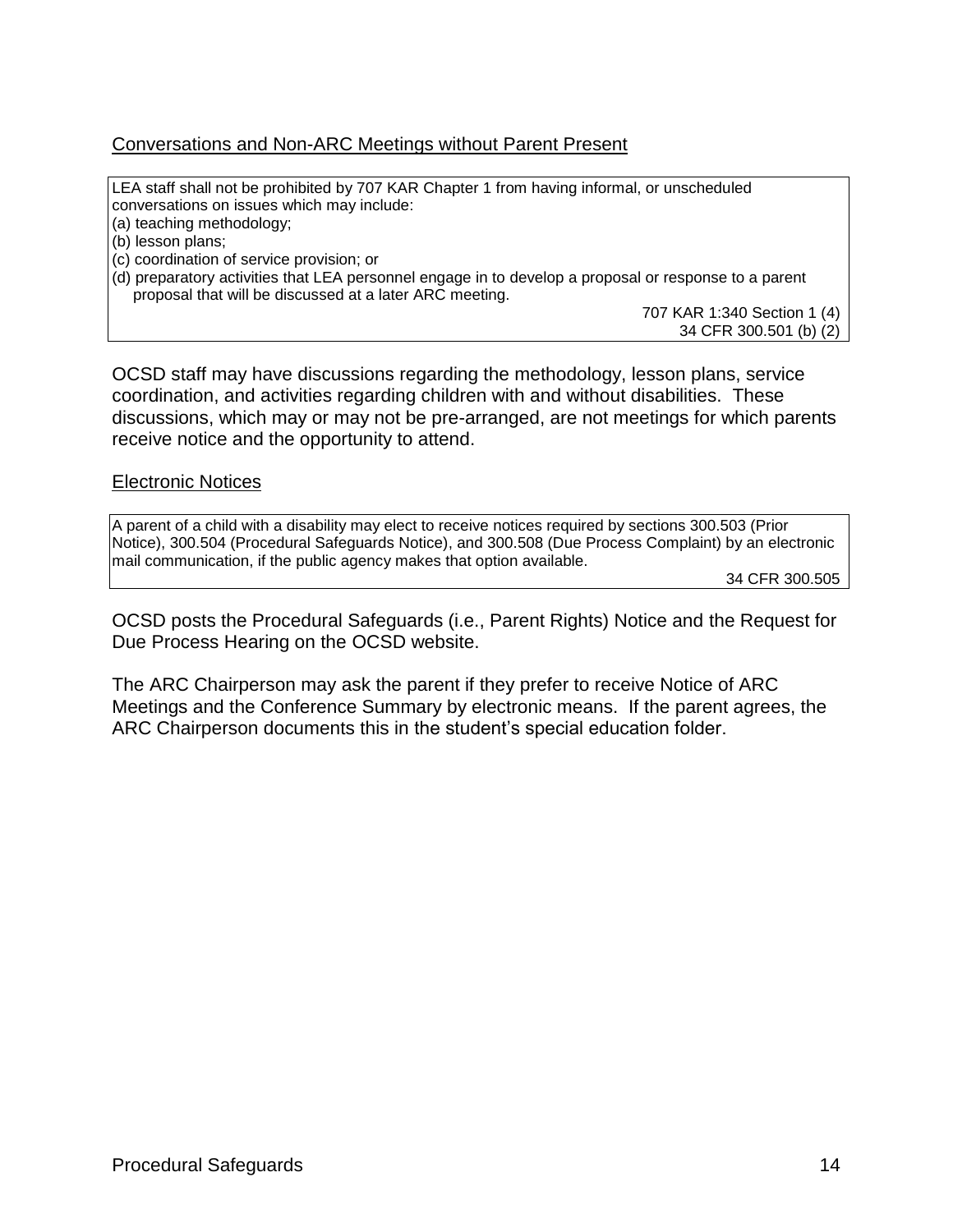## **ADMISSIONS AND RELEASE COMMITTEE MEETINGS**

An LEA shall ensure that each child has an ARC which includes the membership in 707 KAR 1:320 Section 3 and is initiated and conducted for the purpose of developing, reviewing, and revising the IEP. 707 KAR 1:320 Section 2 (1) 34 CFR 300.324 (b) (1)

Each ARC follows due process procedures to make sure that students and their parents are guaranteed procedural safeguards. The ARC meets to:

- 1. Act on referrals according to procedures for **EVALUATION** including:
	- a. reviewing a written referral;
	- b. determining the need to evaluate; and
	- c. obtaining written parental consent to evaluate.
- 2. Act on evaluation according to procedures for **EVALUATION** and **ELIGIBILITY** including:
	- a. determining that a full and complete evaluation is conducted; and
	- b. determining if the child meets eligibility requirements for an educational disability.
- 3. Develop, review, or revise an IEP according to procedures for **IEP** including:
	- a. ensuring that the IEP meets regulatory requirements; and
	- b. reviewing and revising the IEP at least annually or as requested by any ARC member.
- 4. Determine placement according to procedures for **PLACEMENT IN THE LEAST RESTRICTIVE ENVIRONMENT** including:
	- a. determining placement in the least restrictive environment;
	- b. determining placement at least annually, or as the IEP is revised;
	- c. proposing or refusing to provide services based on the current and complete IEP in the place determined;
	- d. determining the need for written parental consent for services; and
	- e. ensuring that services are provided according to procedures for **IMPLEMENTATION AND SERVICE DELIVERY**.
- 5. Act on reevaluation according to procedures for **EVALUATION** and **IEP** including:
	- a. ensuring that a reevaluation is conducted at least every thirty-six (36) months, or as requested by any ARC member;
	- b. reviewing the individual evaluation information;
	- c. determining if the child continues to meet eligibility for a disability and
	- d. proposing or refusing continuation or change in placement.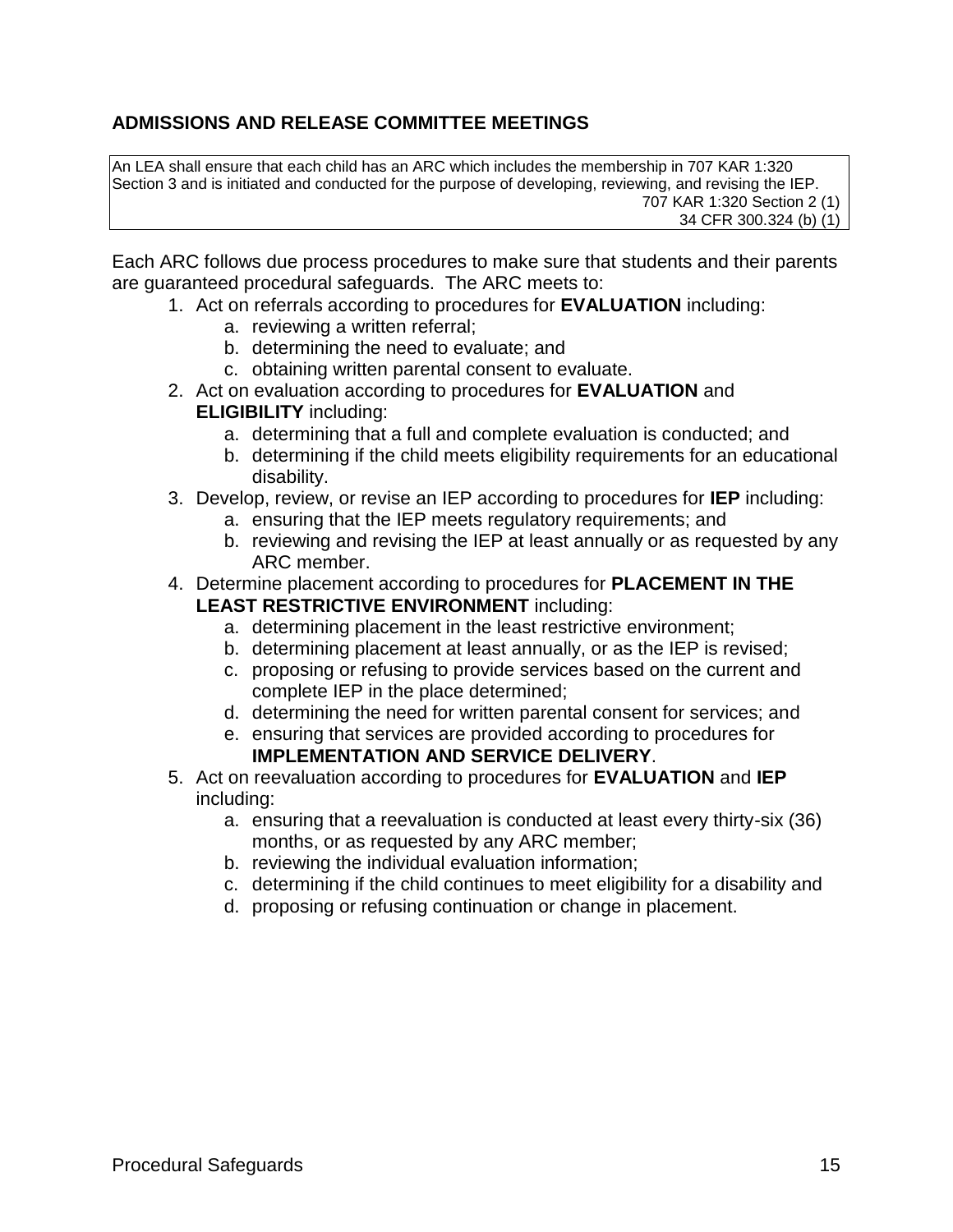At the beginning of each ARC meeting, the ARC Chairperson describes the ARC process which may include the following:

- 1. The tasks the ARC will complete during the meeting.
- 2. Each ARC member has an opportunity to share information.
- 3. ARC members discuss and consider information brought by any member, including parents, before any group decision is made.
- 4. Parents and school personnel have an active and equal role in the discussion and decisions about services for the child.
- 5. The ARC members discuss all information during the meeting.
- 6. For each piece of information presented, the ARC members use consensus to decide whether or not the information is adequate or if more information is needed.
- 7. The issues discussed and reasons for the decisions are written in the Conference Summary.
- 8. The ARC uses consensus for all decision making.

## **NOTICE OF PARENTAL PROCEDURAL SAFEGUARDS**

### **Written Notice of Parental Procedural Safeguards (Parent Rights)**

A copy of the procedural safeguards (including, parent's rights) shall be given to the parents of a child with a disability one (1) time a school year. A copy of the notice shall also be provided to the parent: (a) upon initial referral or parent request for evaluation;

(b) upon receipt of the first state written complaint;

(c) upon the receipt of the first filing of a due process hearing in a school year;

(d) in accordance with the discipline procedures in which a decision is made to remove a student, which constitutes a change in placement, because of a violation of the code of student conduct; and (e) upon request by a parent.

The procedural safeguards notice shall include a full explanation of all the procedural safeguards available under 707 KAR Chapter 1 and 34 CFR Section 300.504.

707 KAR 1:340 Section 4 (1-2) 34 CFR 300.504 (a)

The ARC Chairperson provides a copy and full explanation of the Parent Procedural Safeguards document at each annual review and:

(a) upon initial referral or parent request for evaluation;

(b) upon receipt of the first state written complaint;

(c) upon the receipt of the first filing of a due process hearing in a school year;

(d) in accordance with the discipline procedures in which a decision is made to remove a student, which constitutes a change in placement, because of a violation of the code of student conduct; and

(e) upon request by a parent.

#### **Changes to an IEP**

An ARC shall not have to be convened in order to make minor, non-programmatic, changes to an IEP, such as typographical errors, incorrect directory information about the student (i.e., birth date, age, grade, address, school, etc.), and other information required on the IEP that was agreed upon by the ARC but incorrectly recorded. If the LEA makes any minor, non-programmatic changes, all members of the ARC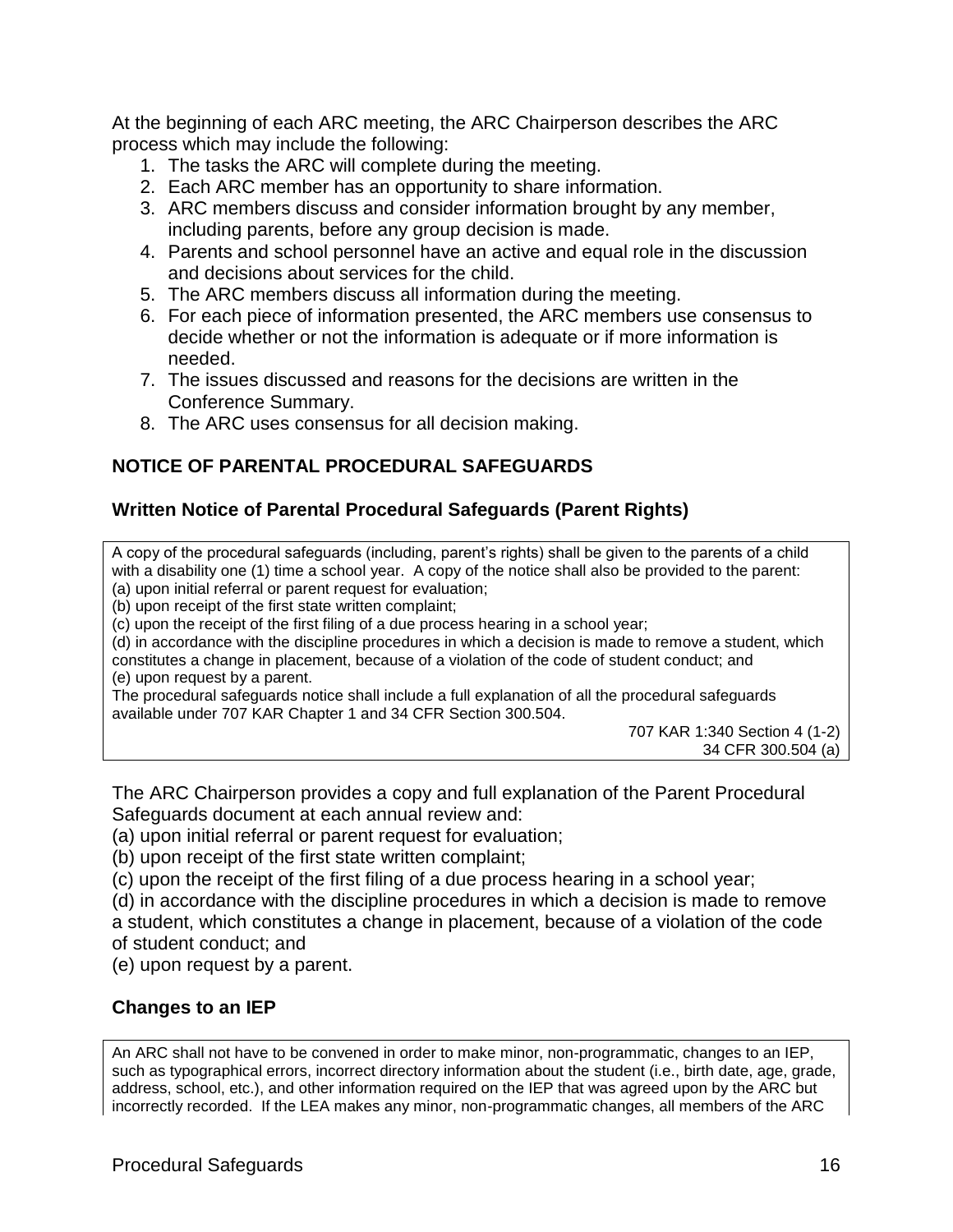shall be given a copy of the changes and an explanation as to why the changes were made within ten (10) school days of the changes being made. If any member of the ARC objects to the changes, an ARC meeting shall be convened within a reasonable period of time to discuss the changes.

707 KAR 1:320 Section 2 (2) 34 CFR 300.324 (a) (6)

Upon discovery of any errors on the IEP, the ARC member that finds the error notifies the ARC Chairperson that changes need to be made. The ARC Chairperson allows minor, non-programmatic changes to an IEP to include:

- a. typographical errors;
- b. incorrect directory information about the student (i.e., birth date, age, grade, address, school, etc.); and
- c. other information required on the IEP that was agreed upon by the ARC but incorrectly recorded or failed to document (e.g., beginning/ending dates, amount of time for services, type of service, etc.).

Within ten (10) days of the changes, the ARC Chairperson provides to all ARC members a copy of the changes and an explanation of why they were made. If any ARC member disagrees, the member requests an ARC meeting to discuss the changes.

## **Audio or Video Recordings of ARC Meetings**

The LEA has the option to require, prohibit, limit, or otherwise regulate the use of recording devices at IEP meetings.

34 CFR Part 300 Appendix A, Q. 21

Before recording, the ARC Chairperson should ask if anyone opposes the use of an audio- or video-tape-recording of the meeting. Such opposition will be reflected in the conference summary.

OCSD has the option to require, prohibit, limit, or otherwise regulate the use of recording devices at ARC meetings. The ARC Chairperson, in consultation with the DoSE, determines, on a case-by-case basis, the OCSD decision when a request is made for audio or video recording of any ARC meeting.

Any recording of an ARC meeting that is maintained by the OCSD is an "education record" as defined by the Family Educational Rights and Privacy Act. The recording is subject to confidentiality requirements of the regulations under both FERPA and 707 KAR 1:360, Confidentiality. The ARC Chairperson ensures that any such recording is maintained as a part of the child's special education record and the parent is granted access to the recording.

## **Written Notice of Proposed or Refused Action (Conference Summary)**

OCSD has a Notice of Proposed or Refused Action (i.e., Conference Summary form) that includes all necessary components as follows.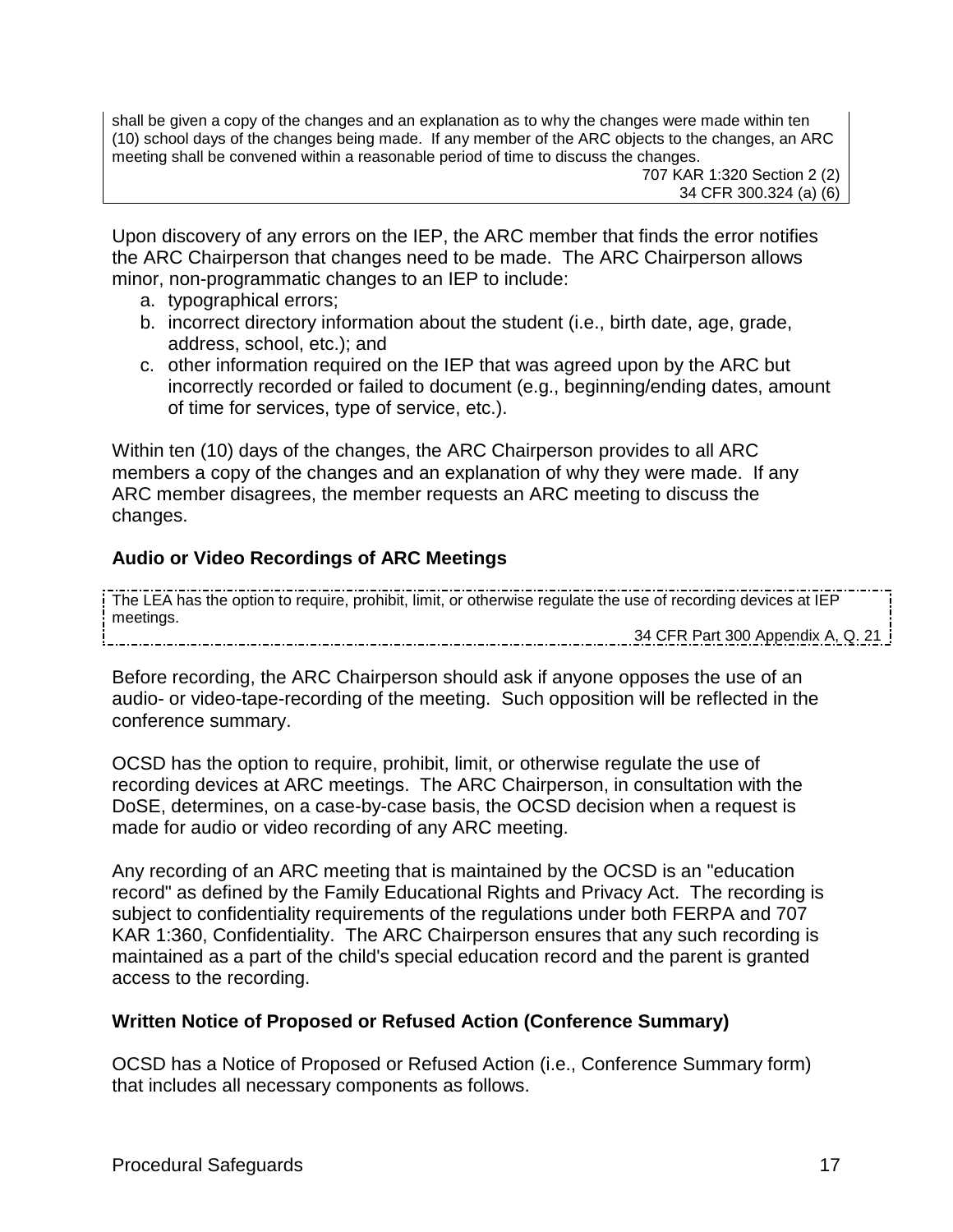The notice required for 707 KAR 1:340 Section 3 (1) shall include:

- (a) a description of the action proposed or refused by the LEA;
- (b) an explanation of why the LEA proposes or refuses to take the action;
- (c) a description of any other options the LEA considered and the reasons why those options were rejected;
- (d) a description of each evaluation procedure, test, record, or report the LEA used as a basis for the proposed or refused action;
- (e) a description of any other factors that are relevant to the LEA's proposal or refusal;
- (f) a statement that the parents of a child with a disability have protection under the procedural safeguards in 707 KAR Chapter 1 and 34 CFR Section 300.504, and if this notice is not an initial referral for evaluation, the means by which a copy of the procedural safeguards can be obtained; and
- (g) sources for the parent to contact to obtain assistance in understanding the provision of this section.

707 KAR 1:340 Section 3 (3) 34 CFR 300.503 (b)

The ARC Chairperson gives the parents a copy of the Conference Summary each time OCSD proposes or refuses to initiate, continue, or change the identification, evaluation, or placement of the child or provision of a free appropriate public education to a child.

Parents receive an initial copy of documentation formed at ARC meetings.

If the parent agrees with the ARC decision(s), the proposed action as described is implemented. If the parent was not present at the meeting, the school initiates the action described in the Conference Summary.

(1) Except for meetings concerning a disciplinary change in placement or a safety issue, an LEA shall provide a written notice to the parents of a child with a disability at least seven (7) days before a meeting in which the LEA:

- (a) proposes to initiate or change the identification, evaluation, or educational placement of the child or the provision of FAPE to the child; or
- (b) refuses to initiate or change the identification, evaluation, or educational placement of the child or the provision of FAPE to the child.
- (2) An LEA shall provide written notice to the parents of a child with a disability at least twenty-four (24) hours before a meeting concerning a safety issue or a change in placement due to a violation of a code of student conduct.

707 KAR 1:340 Section 3 (1) & (2) 34 CFR 300.503 (a)

On the date the decision is made to pursue a disciplinary change of placement, the ARC Chairperson sends the parent a notice of the proposed disciplinary action according to OCSD Board Policy, a notice of ARC Meeting, and a copy of the procedural safeguards according to procedures for **NOTICE OF ARC MEETINGS** in **PROCEDURAL SAFEGUARDS**. The notice is sent to the parent at least twenty-four (24) hours before any meeting concerning a safety issue or a change in placement due to a violation of the Student Code of Conduct. See also **CHANGE IN PLACEMENT FOR DISCIPLINARY REMOVALS** in procedures for **DISCIPLINE**.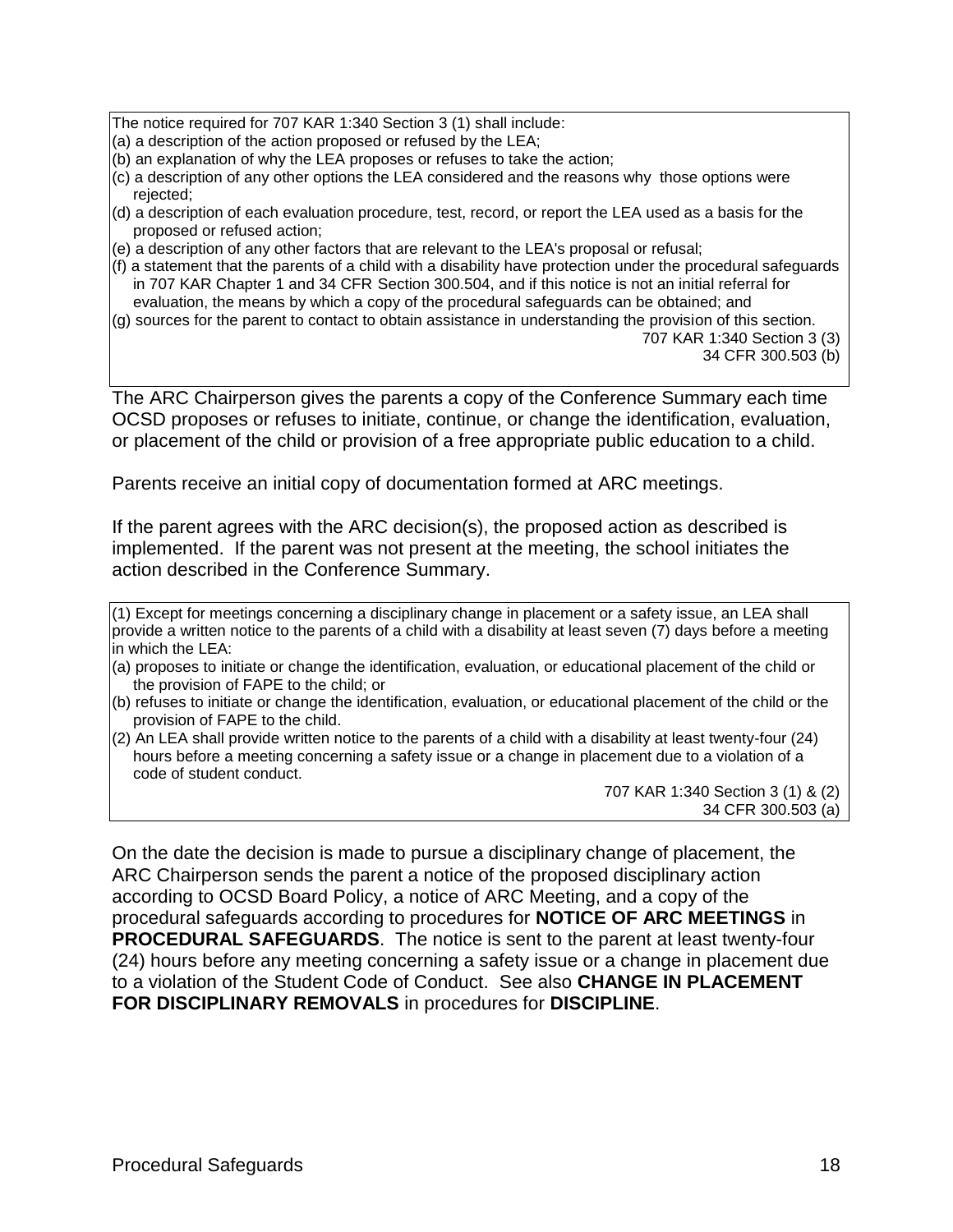### Notices in Native Language or other Mode of Communication

The notice required by 707 KAR 1:340 Section 3 shall be written in language understandable to the general public and provided in the native language or other mode of communication of the parent unless it is clearly not feasible to do so. If the native language of the parent is not a written language, the LEA shall take steps to ensure that the notice is translated orally or by other means so that the parent understands the content of the notice and that there is written evidence of this translation. 707 KAR 1:340 Section 3 (4) 34 CFR 300.503 (c)

The ARC Chairperson determines the language or mode of communication used by the parent of the child and provides notice in that language or mode of communication unless it is clearly not feasible to do so. The native language of the parent of a child is the primary language used in the home (i.e., the language most frequently used for communication by the parent of the child). If the native language or mode of communication is not English, the ARC Chairperson informs the DoSE of the need for a translation or interpretation of the notice. The DoSE makes sure:

- 1. that the notice is translated to the parent in his native language or other mode of communication; and
- 2. that there is written evidence of the translation.

If OCSD can not obtain a translated form, the DoSE contacts the Kentucky Department of Education for support in obtaining the translations.

The DoSE obtains the necessary translation or interpretation. The DoSE maintains copies of all letters of correspondence involved in securing the necessary interpretation or translation of a notice, and a copy of the translation.

## **PARENTAL CONSENT**

An LEA shall obtain informed parental consent before conducting an initial evaluation or reevaluation and before the initial provision of specially designed instruction and related services. 707 KAR 1:340 Section 5 (1) 34 CFR 300.300 (a)

The ARC Chairperson makes sure that the parent of the child gives voluntary informed consent by reviewing the information with the parent and giving the parent of the child time to consider the request for consent.

#### **Consent for Initial Evaluation**

The ARC Chairperson obtains written parental consent before any procedures are used selectively with an individual child to determine if the child has a disability and needs special education and related services.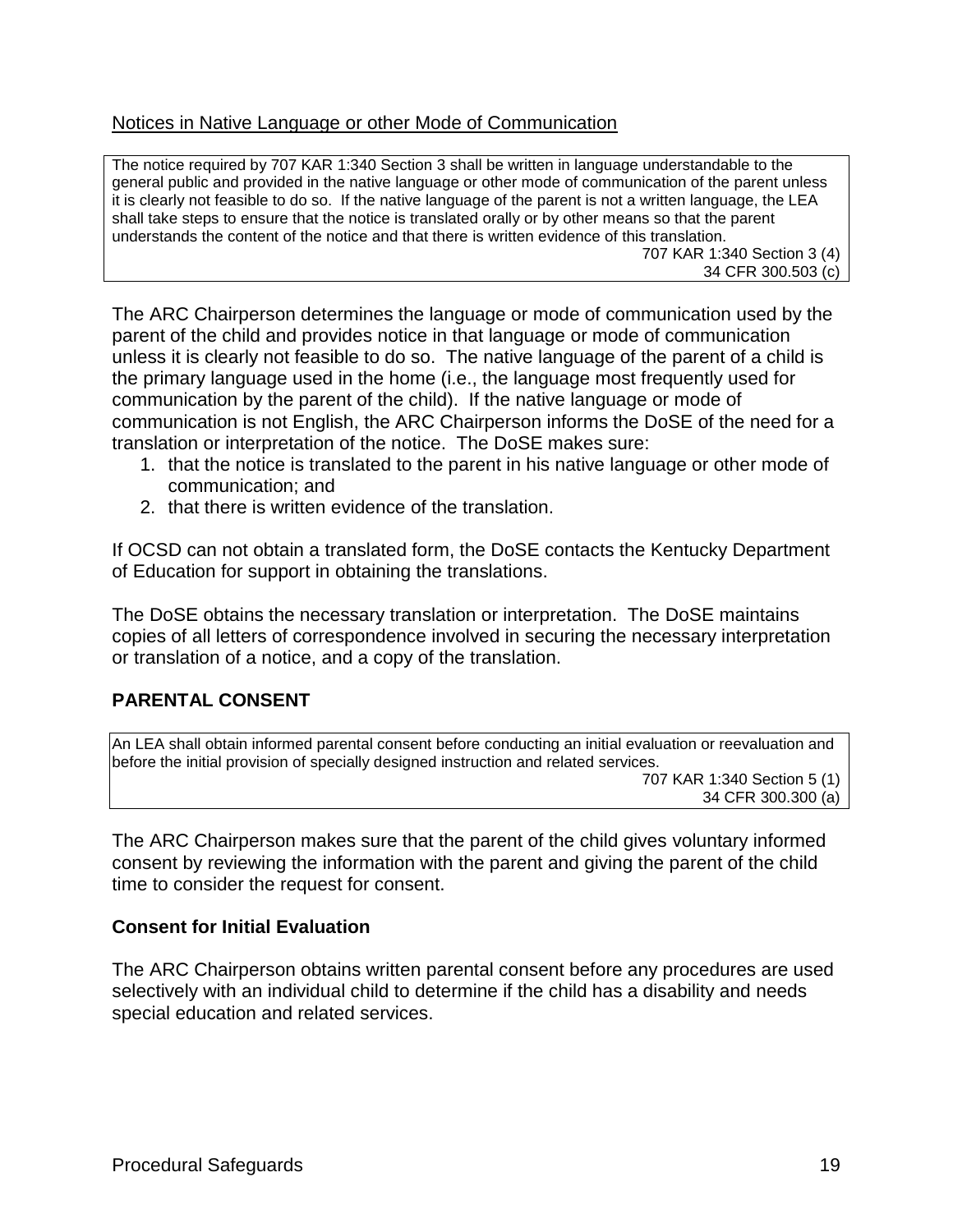The OCSD Consent for Evaluation form and the Evaluation Plan includes the areas related to the suspected disability, (e.g., health, vision and hearing, motor abilities, social and emotional, general intelligence, academic performance, and communication status).

The written consent statement includes a place for the date and the parent's signature and states that the parent understands and agrees:

- 1. to a full and individual evaluation of the child in all areas related to the suspected disability by the multidisciplinary team; and
- 2. consent is given voluntarily.

The ARC Chairperson gives the request for Consent for Evaluation and the Evaluation Plan to the parent with the Conference Summary.

Parental consent shall not be required before: (i) reviewing existing data as part of an evaluation or a reevaluation; or (ii) administering a test or other evaluation that is administered to all children unless consent is required of parents of all children before administration of that test or evaluation.

707 KAR 1:340 Section 5 (8) 34 CFR 300.300 (d) (1)

### Denial of Parent Consent for Initial Evaluation

If the parent of a child with a disability refuses consent for an initial evaluation or fails to respond to a request to provide consent, the LEA may pursue the initial evaluation by using the procedures in this section (707 KAR 1:340) for mediation, dispute resolution meeting, or a due process hearing. However, the LEA shall still be considered to be in compliance with 707 KAR 1:300, Section 4, and 707 KAR 1:310 if it declines to pursue the evaluation.

> 707 KAR 1:340 Section 5 (2) 34 CFR 300.300 (a) (3)

If the parent denies consent for an initial evaluation, the ARC Chairperson contacts the DoSE regarding the refusal. When parent and OCSD personnel disagree on consent for initial evaluation, the parties may request mediation, or either party may request a dispute resolution meeting or a due process hearing to obtain consent for the proposed evaluation (according to **MEDIATION, DISPUTE RESOLUTION,** and **DUE PROCESS HEARING** in procedures for **PROCEDURAL SAFEGUARDS**).

#### Consent When the Child is in the Custody of the State or Foster Child

If the child is in the custody of the state and is not residing with the child's parent, the LEA is not required to obtain consent from the parent for initial evaluations to determine the eligibility of the child if: (a) despite reasonable efforts, the LEA cannot discover the whereabouts of the parent(s); (b) the rights of the parent(s) have been terminated by a court of competent jurisdiction; or (c) the rights of the parent(s) to make educational decisions have been subrogated by a court of competent jurisdiction and an individual appointed by the court to represent the child has given consent to the initial evaluation.

707 KAR 1:340 Section 5 (3) 34 CFR 300.300 (a) (2)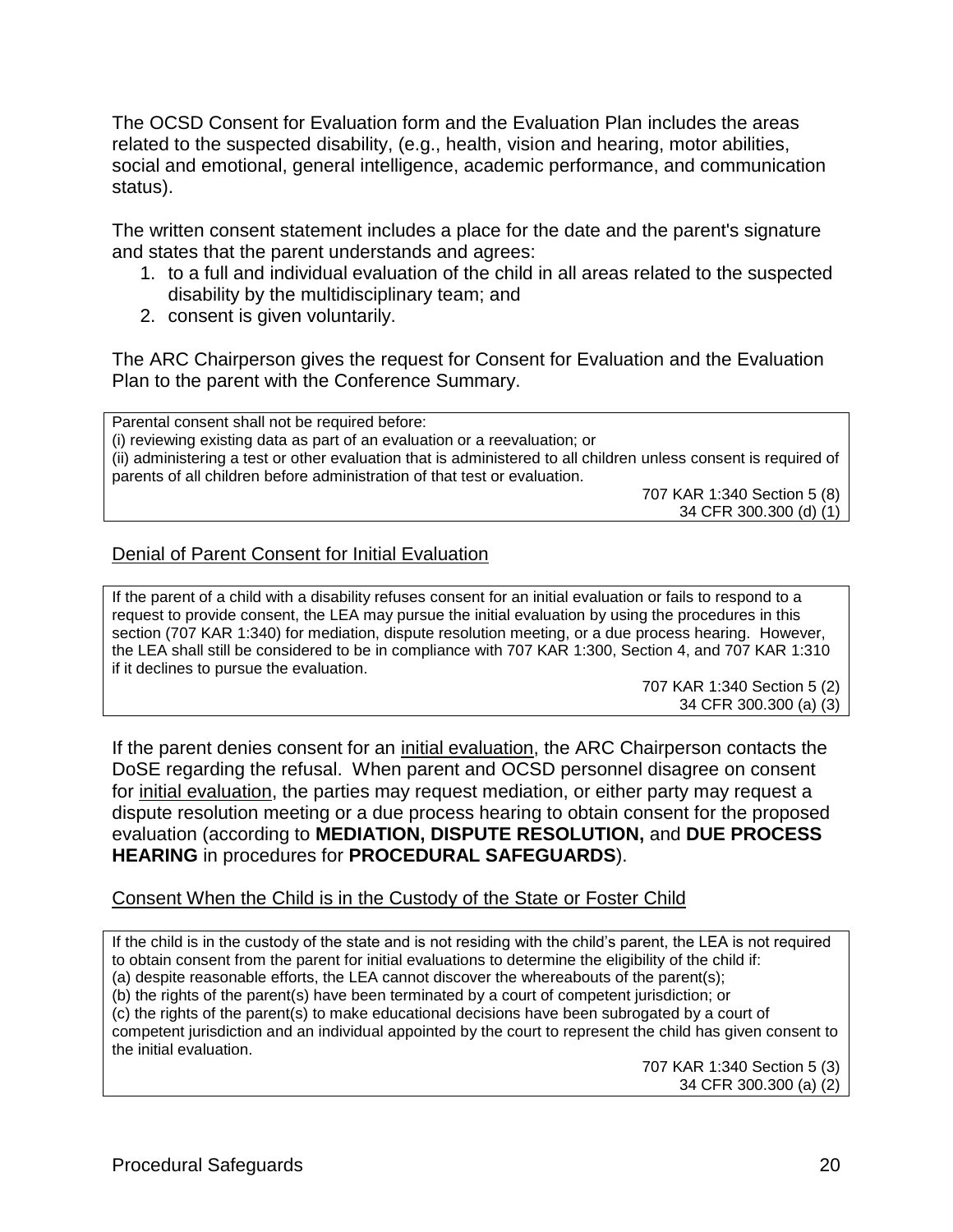If the child is a foster child and does not reside with the child's parents, the LEA shall make reasonable efforts to obtain the informed consent of the parent for an initial evaluation. The LEA shall not be required to obtain this consent if:

(a) despite reasonable efforts, the LEA cannot discover the whereabouts of the parent(s);

(b) the rights of the parent(s) have been terminated by a court of competent jurisdiction; or

(c) the rights of the parent(s) to make educational decisions have been subrogated by a court of competent jurisdiction and an individual appointed by the court to represent the child has given consent to the initial evaluation.

> 707 KAR 1:340 Section 6 (1) 34 CFR 300.300 (a) (2)

OCSD does not require parental consent for initial evaluations for children who are in the custody of the state or who are in foster care when:

- a. despite reasonable efforts, OCSD cannot discover the whereabouts of the parent(s);
- b. the rights of the parent(s) have been terminated by a court of competent jurisdiction, which is on file in the student record; or
- c. OCSD discovers that the rights of the parent(s) to make educational decisions have been subrogated by a court of competent jurisdiction, OCSD personnel ask the individual appointed by the court to represent the child to give consent for the initial evaluation.

#### The ARC Chairperson follows procedures for **REPRESENTATION OF CHILDREN** in **PROCEDURAL SAFEGUARDS**.

In order to document the reasonable efforts taken by the LEA to discover the whereabouts of the parents(s), the LEA shall keep a record of its attempts which may include:

(a) detailed records of telephone calls made or attempted and the results of those calls;

(b) copies of correspondence sent to the parents and any responses received; and

(c) detailed records of the visits made to the parent's home or place of employment and the results of those visits.

707 KAR 1:340 Section 5 (4) 707 KAR 1:340 Section 6 (4) 34 CFR 300.322 (d)

OCSD personnel keep detailed records including the date, time, and name of the person attempting the contact. The records, copies of any correspondence sent to the parent, and any response received, are filed in the child's special education record.

OCSD conducts ARCs without the parent in attendance if there is written verification that the parent has been notified about the ARC meeting (i.e., there is a minimum of two (2) attempts to contact the parent).

**Consent for Reevaluation**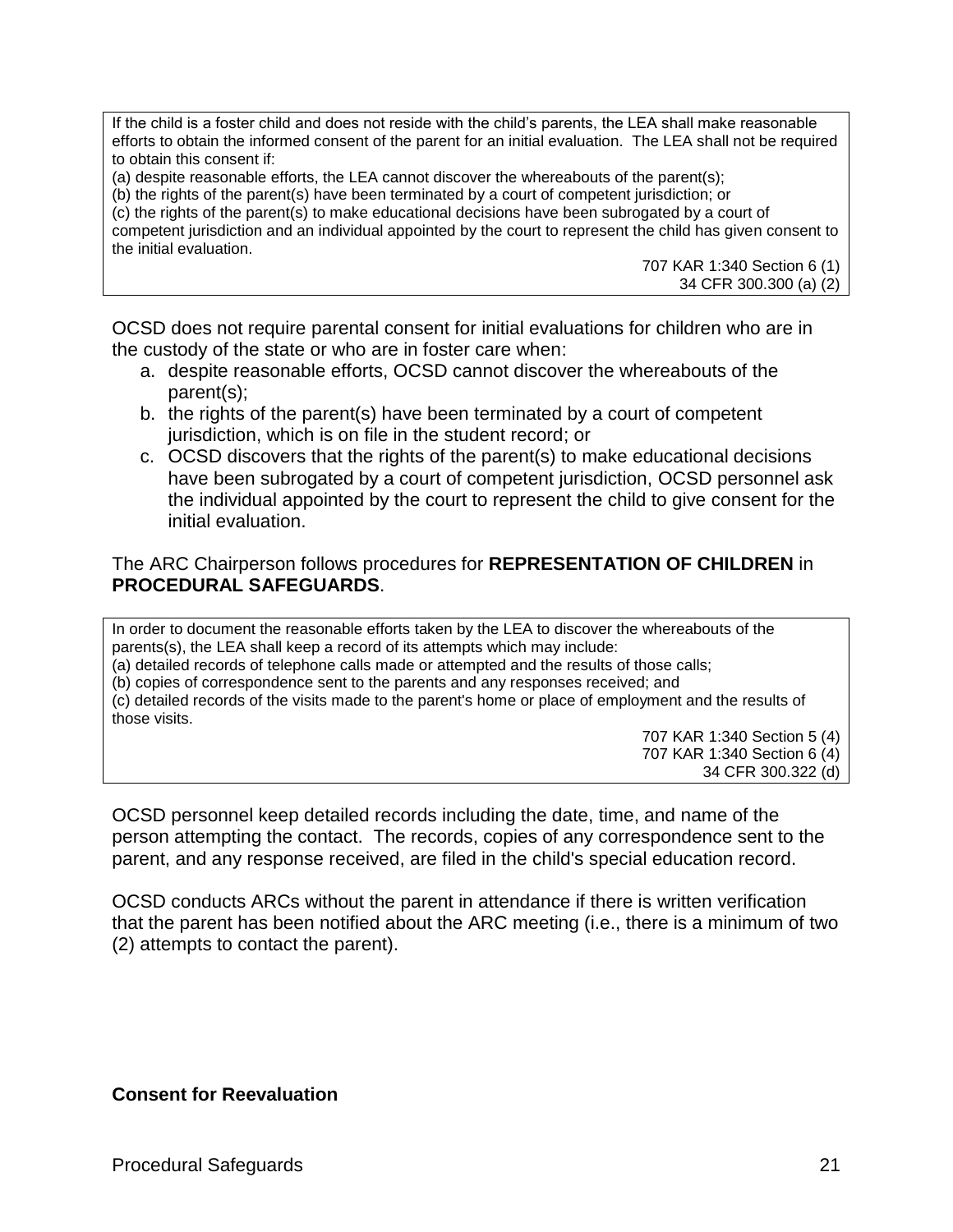The LEA shall obtain consent before conducting a reevaluation of a child with a disability. If the parent refuses to consent, the LEA may pursue the reevaluation by using the procedures in this administrative regulation for mediation, dispute resolution meeting, or a due process hearing.

> 707 KAR 1:340 Section 5 (6) 34 CFR 300.300 (c) (1)

Parental consent for reevaluation shall not be required if the LEA can demonstrate that: (a) it made reasonable efforts to obtain such consent, and followed the procedures in 707 KAR 1:340 Section 5 (4) to show those efforts; and (b) the parent failed to respond.

> 707 KAR 1:340 Section 5 (7) 34 CFR 300.300 (c) (2)

If the parent does not respond to the consent for proposed reevaluation, the ARC Chairperson makes sure that attempts to obtain the consent are documented. If there are three (3) attempts to obtain the consent for the reevaluation with no success, the ARC Chairperson notifies the evaluation personnel to complete the evaluation.

#### **Consent for Special Education and Related Services**

The ARC Chairperson obtains written informed parental consent prior to the time a child receives special education and related services. OCSD uses a Consent for Special Education and Related Services form that includes a place for the date and the parent's signature and states that the parent understands and agrees:

- 1. to the provision of special education and related services in the least restrictive environment;
- 2. parental consent is given voluntarily; and
- 3. the consent statement explains that special education and related services will be provided as described in the IEP and in the placement(s) specified by the ARC in the Conference Summary.

The request for Consent for Special Education and Related Services is accompanied by the Conference Summary.

Once the parent gives consent for a child with a disability to receive special education and related services, OCSD does not require any additional consent from the parent of the child for placement to continue to receive special education and related services. Additional consent to provide services is not needed, even though the location(s) of the delivery of services may change.

Any changes in the special education program of the child after initial placement are subject to prior notice requirements (ARC Meeting and Conference Summary) but not subject to parental consent.

Denial or Revocation of Parent Consent for Services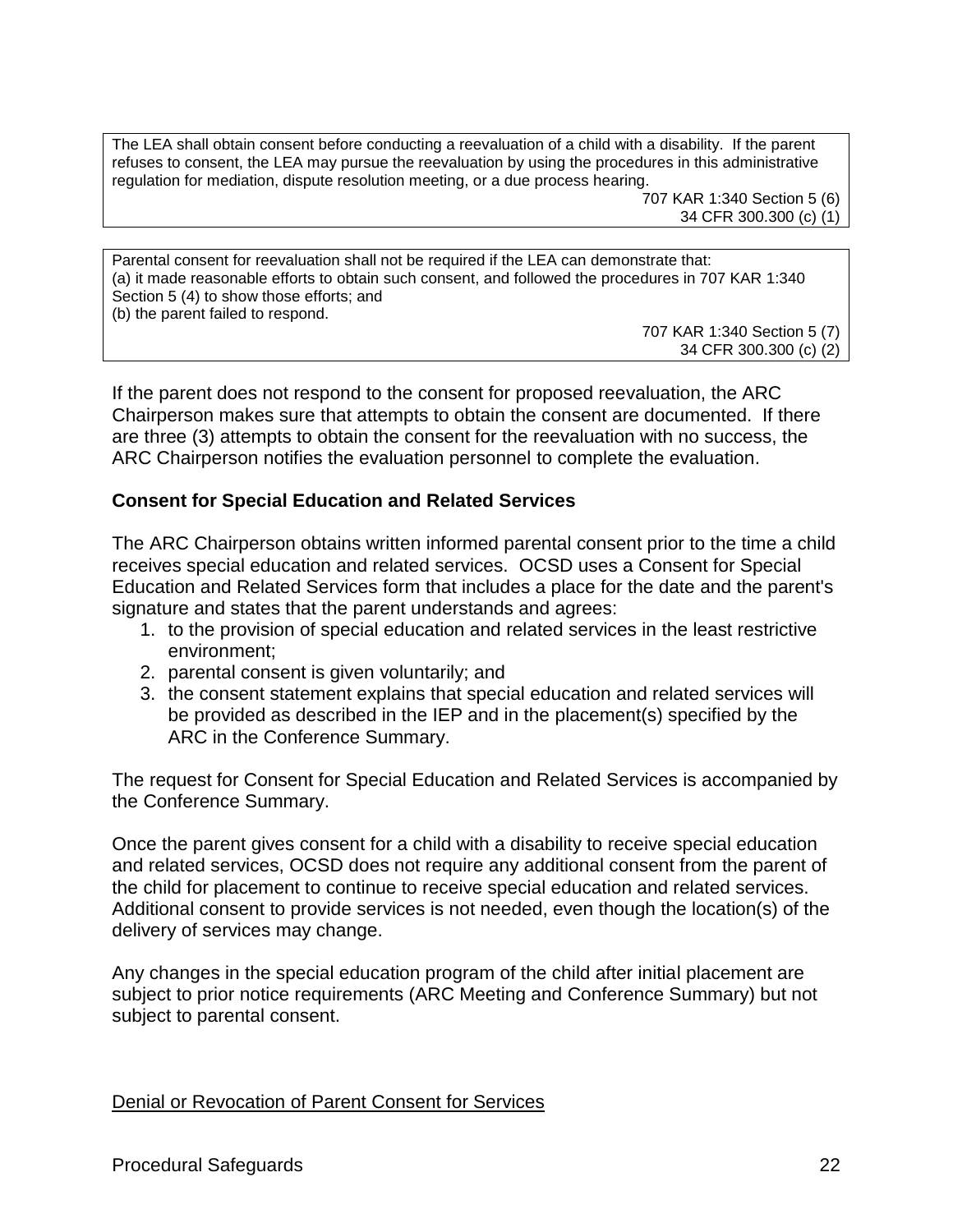If the parent of a child refuses to give consent for the provision of initial specially designed instruction and related services or fails to respond to a request for consent, the LEA shall not provide such services and shall not use a due process hearing or mediation procedures in order to obtain agreement or a ruling that the services may be provided to the child.

707 KAR 1:340 Section 5 (5) 34 CFR 300.300 (b) (3)

If the parent denies or fails to respond to a request for consent for provision of services, the ARC Chairperson contacts the DoSE regarding the refusal. OCSD does not "override refusal to consent to the initial provision of special education and related services", therefore, does not request mediation or a due process hearing.

If consent is revoked, the DoSE and the building principal make sure that the child remains in the present educational placement during any due process hearings and appeals unless the parent and the ARC agree otherwise (according to **Child Status during Pendency of Judicial Proceedings** in procedures for **PROCEDURAL SAFEGUARDS**).

The LEA shall not be considered to be in violation of the requirements to make a free appropriate public education available to the child if the LEA decides not to pursue the consent through due process procedures set out in 707 KAR 1:340 Sections 9 and 11, and the LEA shall not be required to convene an ARC meeting or develop an IEP if the parent of the child:

(a) fails to respond or refuses to consent to a request for evaluation;

(b) fails to respond or refuses to consent to a request for services; or

(c) refuses to consent to a reevaluation.

707 KAR 1:340 Section 5 (9) 34 CFR 300.300 (b) (3)

#### **Consent for Release of Information for Transition Services**

Parental consent, or the consent of an eligible child who has reached the age of majority under State law, must be obtained before personally identifiable information is released to officials of participating agencies providing or paying for transition services in accordance with 34 C.F.R. 300.321 (b)(3). 707 KAR 1:320 Section 3 (4)

KRS 160.720 (1) 34 CFR 300.321 (b) (3) 34 CFR 300.622 (b) (2)

OCSD obtains written parental consent before disclosing personally identifiable information to individuals or agencies other than those indicated on the disclosure without consent list. The Consent for Release of Information form provided by the OCSD is available in the Principal's Office of the school the child attends and in the office of the DoSE. Copies of the completed forms are maintained in the educational records of the specific child.

#### **REPRESENTATION OF CHILDREN**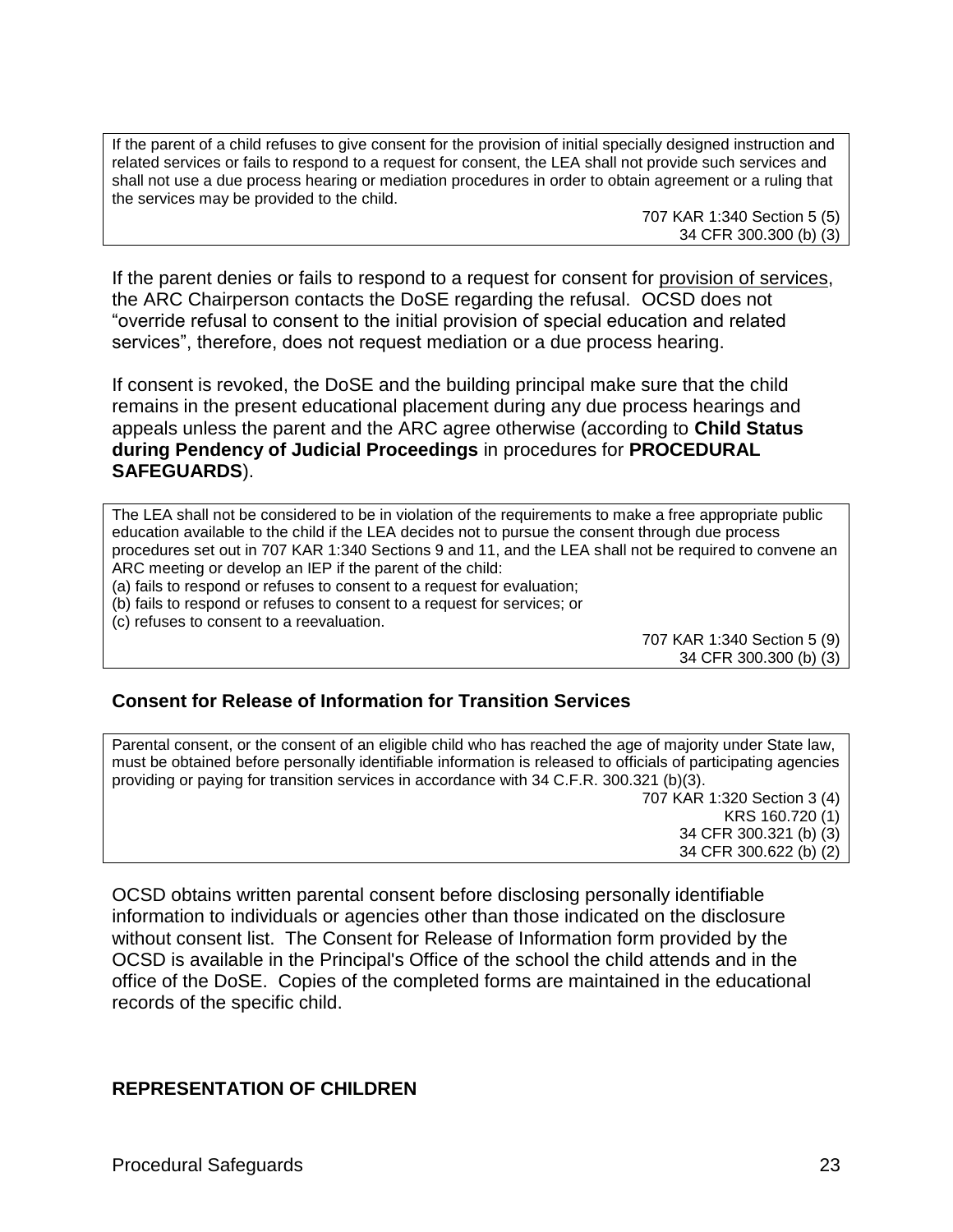The ARC Chairperson makes sure that each child is represented by verifying the location, legal status and availability of parents or guardians prior to taking any action with regard to the identification, evaluation or educational placement of a child, or the provision of a free appropriate public education.

"Parent" means:

(a) a biological or adoptive parent of a child;

(b) a guardian generally authorized to act as the child's parent, or authorized to make educational decision for the child, but not the state if the child is a ward of the state;

(c) a person acting in the place of a biological or adoptive parent such as a grandparent, stepparent, or other relative with whom the child lives, or a person who is legally responsible for the child's welfare; (d) a foster parent if the biological or adoptive parents' authority to make educational decisions on the child's behalf has been extinguished and the foster parent has an on-going, long-term parental relationship with the child, is willing to make the education decisions required of parents under 707 KAR Chapter 1, and has no interest that would conflict with the interests of the child;

(e) a foster parent if the biological or adoptive parents grant authority in writing for the foster parent to make educational decisions on the child's behalf, and the foster parent is willing to make educational decisions required of parents under 707 KAR Chapter 1, and has no interest that would conflict with the interests of the child; or

(f) a surrogate parent who has been appointed in accordance with 707 KAR 1:340 Section 6.

707 KAR 1:280 Section 1 (43) 34 CFR 300.30

The biological or adoptive parent, when attempting to act as the parent and when more than one (1) party meets the definition of parent under 707 KAR 1:280 (43), shall be presumed to be the parent for purposes of 707 KAR Chapter 1 unless the biological or adoptive parent does not have the legal authority to make educational decisions for the child. If there is a judicial order that identifies a specific person or persons who meets the definition of "parent" in Section 1 (43) (a) through (d) of 707 KAR 1:280 to act as the parent of a child or to make educational decisions on behalf of a child, the order shall prevail. 707 KAR 1:340 Section 6 (2)

#### 34 CFR 300.300 (a) (2)

#### **Determination of Representative**

No later than at the time of referral, the ARC Chairperson, through a review of the records of the child, determines if a child is:

- 1. emancipated ( age 18 or married), and therefore represents him/herself in educational decision-making; or
- 2. to be represented by an adult, such as a parent, a guardian, a person acting as a parent, a foster parent, or a surrogate parent.

#### Biological or Adoptive Parents

Either parent, biological or adoptive, has parental rights unless there has been a judicial determination that limits or terminates their rights. Parents are considered available when a current residence or mailing address is identified by the ARC Chairperson.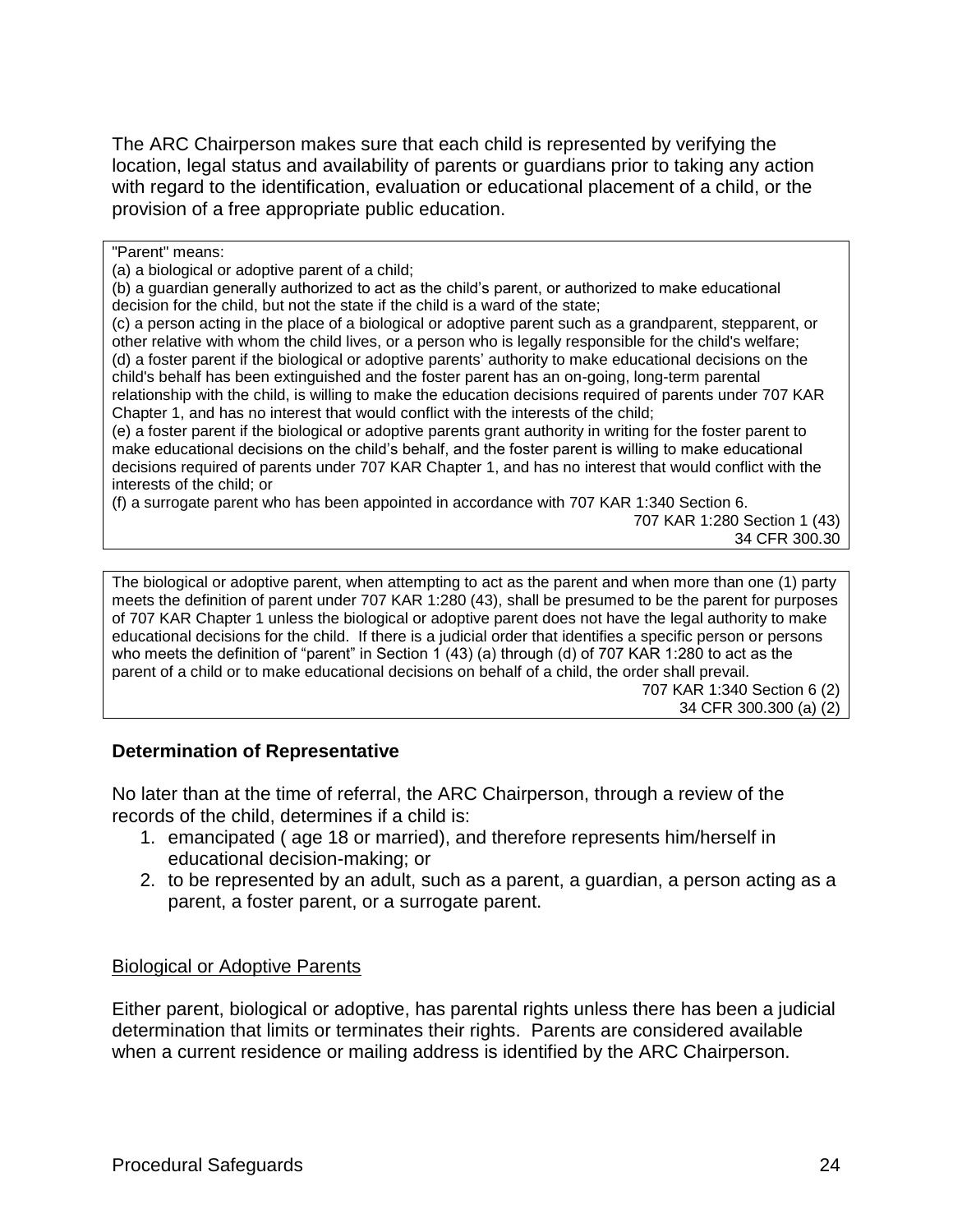If no parent is in residence, the ARC Chairperson obtains the name and address of either natural parent, or any documents affecting the parent's legal status regarding educational decision-making including informal arrangements or the result of a State agency or court action.

In the case of divorced parents who have joint legal custody, the ARC Chairperson assumes that the parent is present represents both. In the case of a divorced parent who has sole legal custody, that parent represents the child.

#### Legal Guardian

If the child is represented by a legal guardian, the ARC Chairperson obtains a copy of the court order determining the legal guardianship. The ARC Chairperson places a copy of the court order in the educational record of the child.

If there is no parent available, and the person caring for the child is doing so as the result of State agency or court action rather than through an informal arrangement that was voluntarily agreed to by the parent, the ARC Chairperson requires this person to provide information regarding the legal status of the rights of the parent with respect to the child. This person does not qualify as the educational representative unless the person is a private individual who can produce a court order that he or she has been granted guardianship of the child. Unless the person can produce a court order that he or she is a private (as opposed to state-appointed) guardian, such a person may not represent the child (e.g., sign permission or other due process forms) and, absent written parental permission, is not allowed access to the educational records of the child.

#### Person Acting As a Parent

If the ARC Chairperson determines there is no parent available and the person with whom the child resides is a family member, friend, or other person with whom the parent has made an informal arrangement to care for the child without state agency or court intervention, the ARC Chairperson determines this is a person "acting as a parent" and as such has all the rights of a parent until the parent reappears to reclaim his or her rights. OCSD uses the "Authorization for Appointment of a Representative for Educational Decisions" form or "Statement of Authorization for Representation" form to document the parental representative.

A person "acting as a parent" is a relative of the child or a private individual allowed to act as the parent of a child by the natural parents or guardians. For example, a grandparent, neighbor, governess, friend, or private individual caring for the child with the written approval of the parent or guardian of the child would qualify as a "person acting as a parent".

#### Commitment to CFC or DJJ when Parental Rights are not Terminated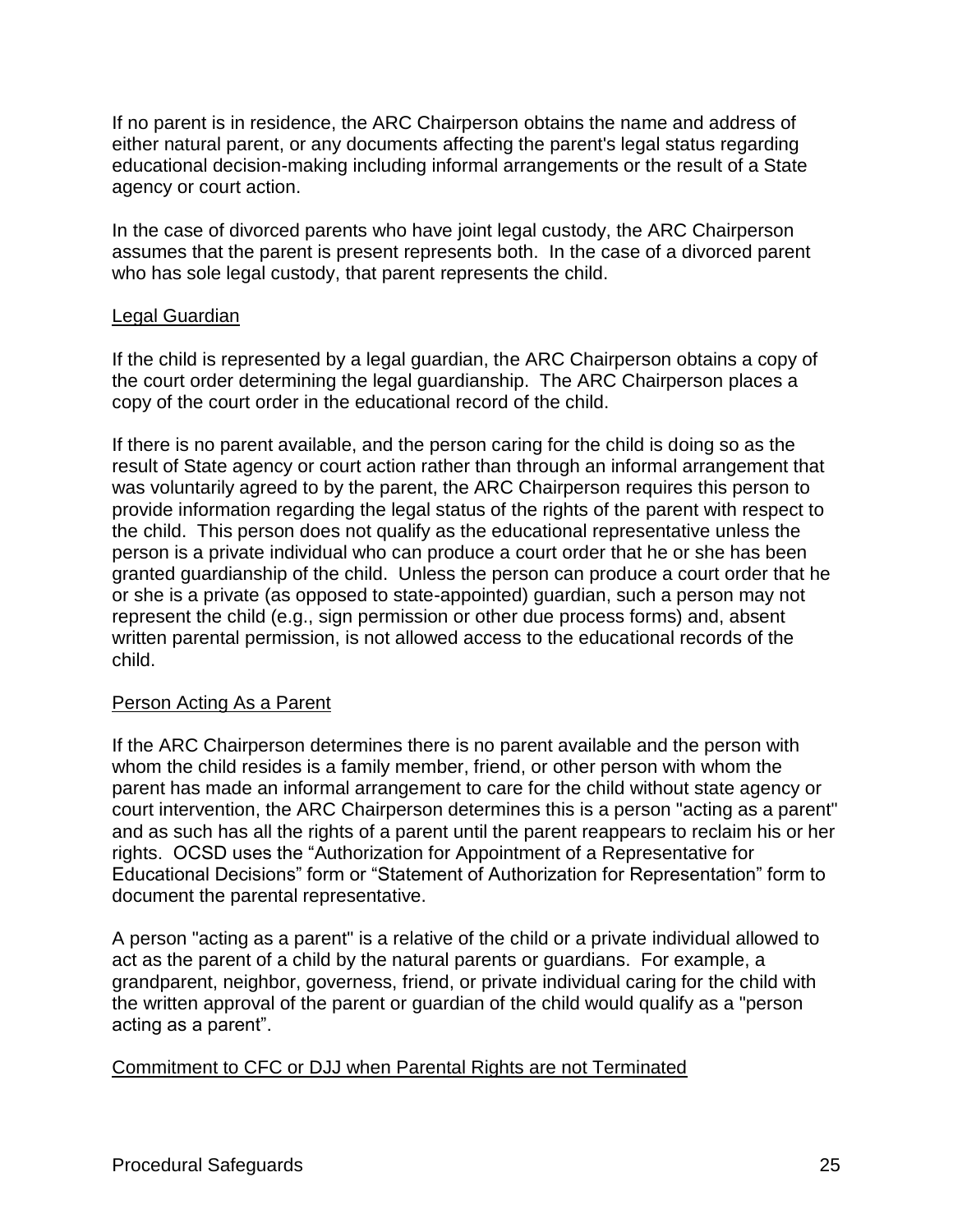If the child has been committed to the Cabinet for Families and Children or the Department of Juvenile Justice and parental rights have not been terminated, the ARC Chairperson involves the biological or adoptive parent in education decision-making and no surrogate parent is assigned.

### Commitment to CFC or DJJ when Parental Rights are Terminated

"Ward of the state" means a child who has been committed to the Cabinet for Families and Children (CFC) or the Department of Juvenile Justice (DJJ) through a legal process, whether the commitment is voluntary or non-voluntary and the biological or adoptive parents rights have been terminated. 707 KAR 1:280 Section 1 (66)

If the ARC Chairperson determines that the child is a ward of the State (i.e., parental rights have been terminated by the court), the ARC Chairperson immediately contacts the DoSE and obtains a copy of the court order verifying that the child is a ward of the State. The ARC Chairperson files the copy of the court order into the educational record of the child. The DoSE appoints a surrogate parent.

In instances that involve protective custody of the child, CFC may inform the ARC Chairperson that parents must not learn information regarding the whereabouts of their child. In such cases, the ARC Chairperson requires that the CFC representative provide OCSD a court order that prohibits parent involvement with the child. A copy of the order is filed in the child's records, and the DoSE appoints a surrogate because the child's parents are unavailable.

#### Foster Parent

The ARC Chairperson verifies that the child resides in a foster home or is otherwise in custody of a State agency.

If the child is placed with foster parents, the ARC Chairperson determines if parental rights have been terminated. If parental rights have not been terminated, the ARC Chairperson follows the procedures for **REPRESENTATION OF CHILDREN** in **PROCEDURAL SAFEGUARDS**, Natural or Adoptive Parents or Legal Guardian. If no parent is known, their whereabouts cannot be determined, or parental rights have been terminated, the DoSE may assign the foster parent as a surrogate parent in accordance with procedures.

In the event parent's rights have been terminated, the foster parent may act as parent without the need for appointment as surrogate parent under the following conditions:

- 1. the foster parent has an on-going, long-term parental relationship with the child;
- 2. the foster parent is willing to make the educational decisions required of parents under special education regulations; and
- 3. the foster parent has no interest that would conflict with the interests of the child.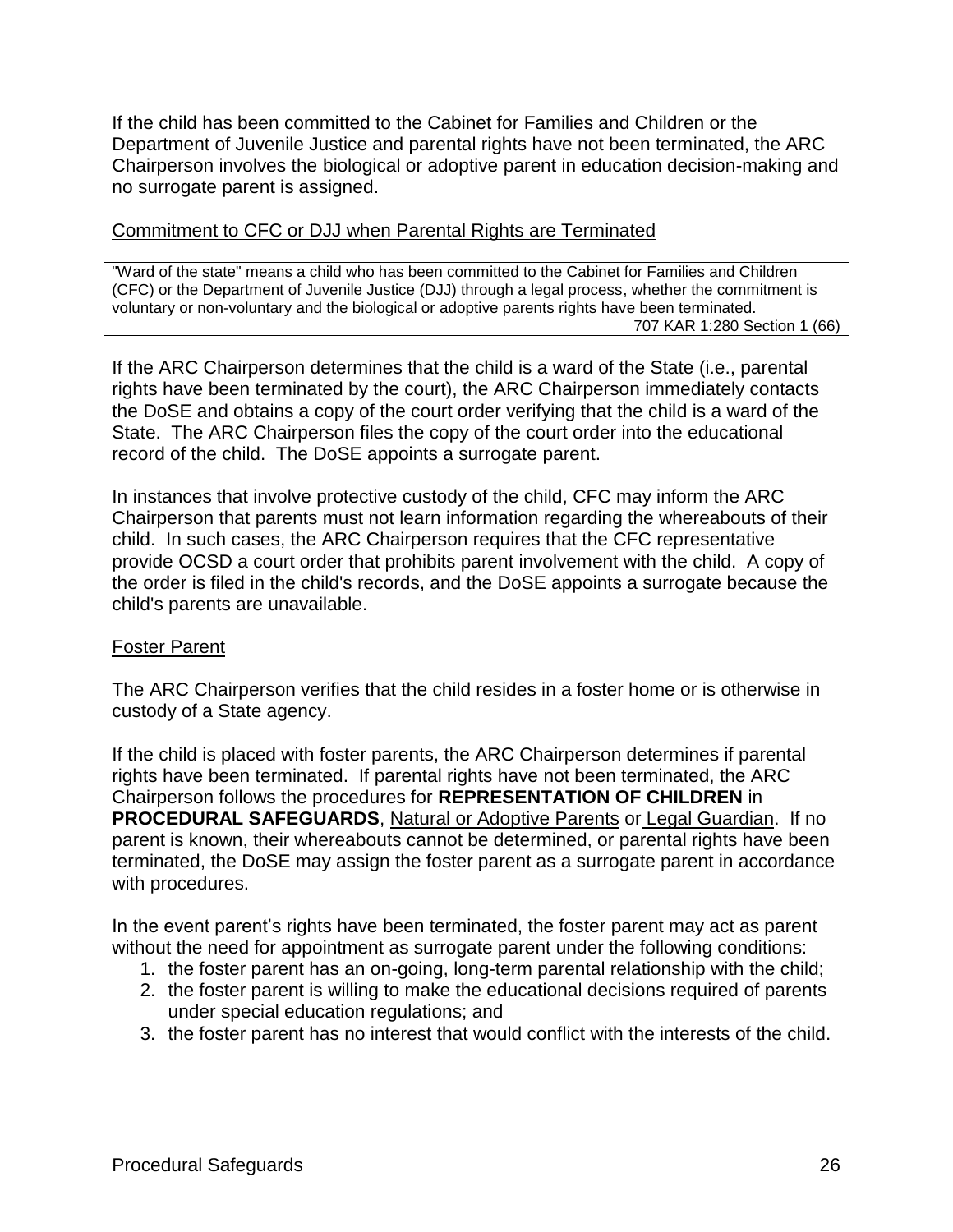### Age of Majority

When a child with a disability reaches the age of majority (age eighteen), all rights under 707 KAR Chapter 1 shall transfer from the parents to the child, unless the child has been declared incompetent under KRS Chapter 387 in a court of law. An LEA shall notify the child with a disability and the parents of the transfer of the rights.

> 707 KAR 1:340 Section 6 (11) 34 CFR 300.520 (a)

OCSD personnel assume the youth is considered able to make informed decisions at age eighteen unless the parent provides the school with a court order declaring the student legally incompetent or the student voluntarily agrees to allow the parent to continue to have educational decision making authority.

#### **Surrogate Parent**

An LEA shall ensure the rights of a child are protected by appointing a surrogate parent to make educational decisions for the child if:

(a) no individual can be identified as a parent as defined in 707 KAR 1:280;

(b) an LEA, after reasonable efforts, cannot discover the whereabouts of the parent;

(c) the child is a ward of the state; or

(d) the child is an unaccompanied homeless youth as defined in the McKinney-Vento Homeless Assistance Act, 42 U.S.C. 11431.

707 KAR 1:340 Section 6 (3) 34 CFR 300.515 (a)

An LEA shall have a procedure for determining whether a child needs a surrogate parent and assigning a surrogate parent to the child. The surrogate parent of the child shall have all the rights afforded parents under Part B of IDEA, 34 CFR Part 300, and 707 KAR Chapter 1 to make decisions about educational issues for a child.

707 KAR 1:340 Section 6 (5) 34 CFR 300.519 (b)

If the ARC Chairperson determines the child is represented by a parent or legal guardian, no surrogate is needed. The DoSE does not assign a surrogate parent to an emancipated individual.

The ARC Chairperson notifies the DoSE that a surrogate parent may be needed when:

- 1. no one can be identified who meets the criteria of "parent";
- 2. a parent is identified but efforts, including registered mail to the last known address, fail to locate the parent; or
- 3. the child is a ward of the State (i.e., all parental rights have been terminated by a court of competent jurisdiction); or
- 4. the child is an unaccompanied homeless youth as defined in the McKinney-Vento Homeless Assistance Act.

The ARC Chairperson contacts an eligible relative to determine if the person is willing to serve as a surrogate if the parent of a child is unavailable to serve as the representative of the child.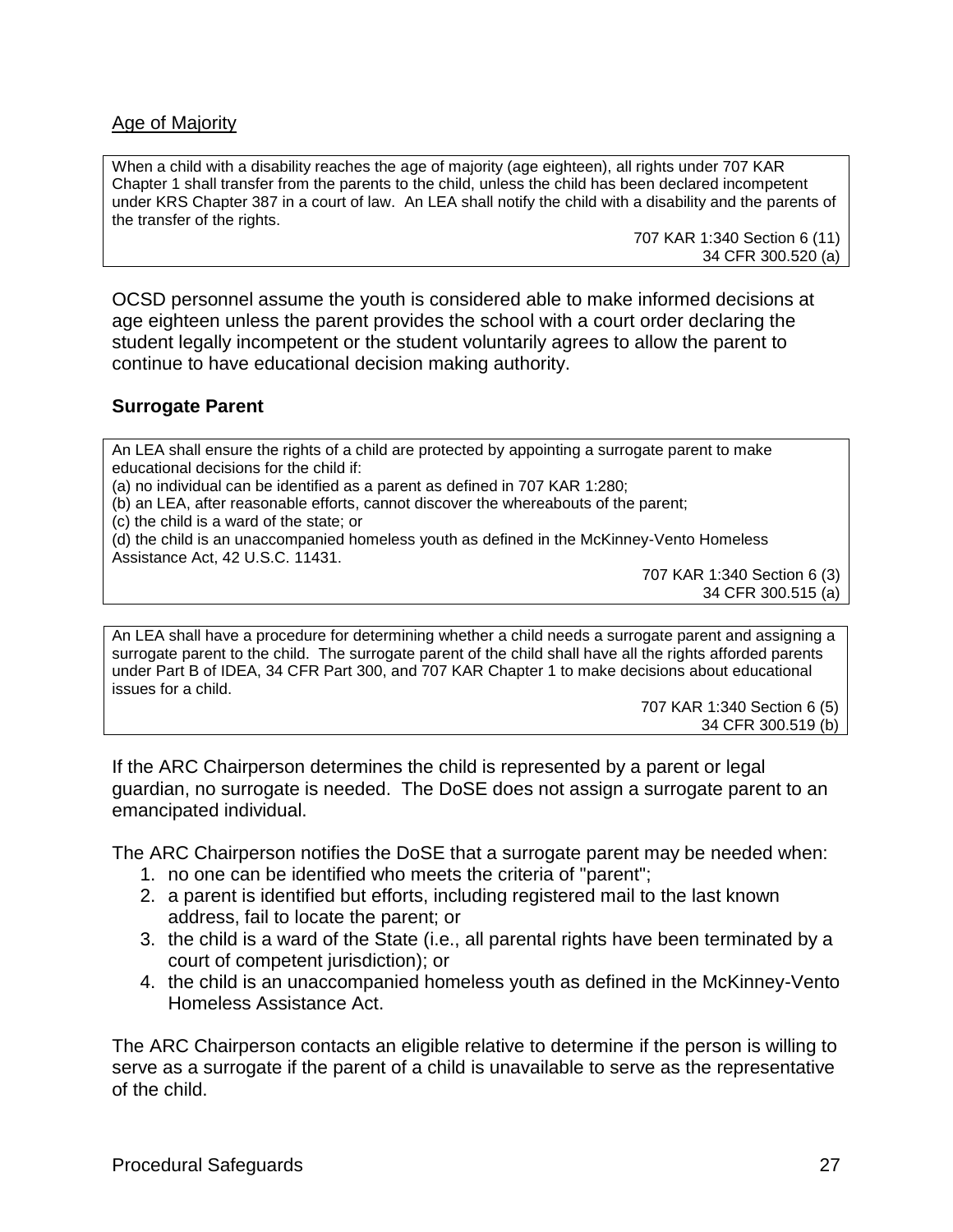If the ARC Chairperson informs the DoSE that there is no caregiver or relative eligible and willing to serve as surrogate, the DoSE selects a surrogate to serve as the educational representative for the child.

#### Unaccompanied Homeless Youth

In the case of a child who is an unaccompanied homeless youth, appropriate staff of emergency shelters, transitional shelters, independent living programs, and street outreach programs may be appointed as temporary surrogate parents without regard to the criteria listed in until a surrogate parent can be appointed that meets all the requirements of 707 KAR 1:340 Section 6.

707 KAR 1:340 Section 6 (8) 34 CFR 300.519 (f)

If the student is an unaccompanied homeless youth, the DoSE attempts to identify the student representative according to the **Determination of Representative** in procedures for **PROCEDURAL SAFEGUARDS**.

The ARC Chairperson, in consultation with the DoSE, may assign staff from the emergency or transitional shelters, independent living programs, or outreach programs to act as a *temporary* surrogate parent until the DoSE can arrange for the assignment of a surrogate parent who meets all of the required criteria.

#### Criteria for Selection of Surrogate Parent Volunteers

An LEA shall have a procedure for selecting surrogates. A surrogate: (a) shall not be an employee of the Kentucky Department of Education, the LEA, or any other public agency that is involved in the education or care of the child; (b) shall not have any personal or professional interest that conflicts with the interests of the child; and (c) shall have knowledge and skills that ensure adequate representation of the child. 707 KAR 1:340 Section 6 (6) 34 CFR 300.519 (d)

After determining if a child needs a surrogate parent, the DoSE selects surrogate parents based on the following:

- 1. the person is not an employee of the Kentucky Department of Education, the LEA, or any other public agency that is involved in the education or care of the child;
- 2. the person does not have an interest that conflicts with the interests of the child;
- 3. the person has knowledge and skills that ensure adequate representation of the child.

A conflict of interest exists when it appears that the person being considered:

- 1. might benefit personally or professionally from decisions regarding the child; or
- 2. might be recruited to make decisions which might affect policy in which the person has a personal or professional interest.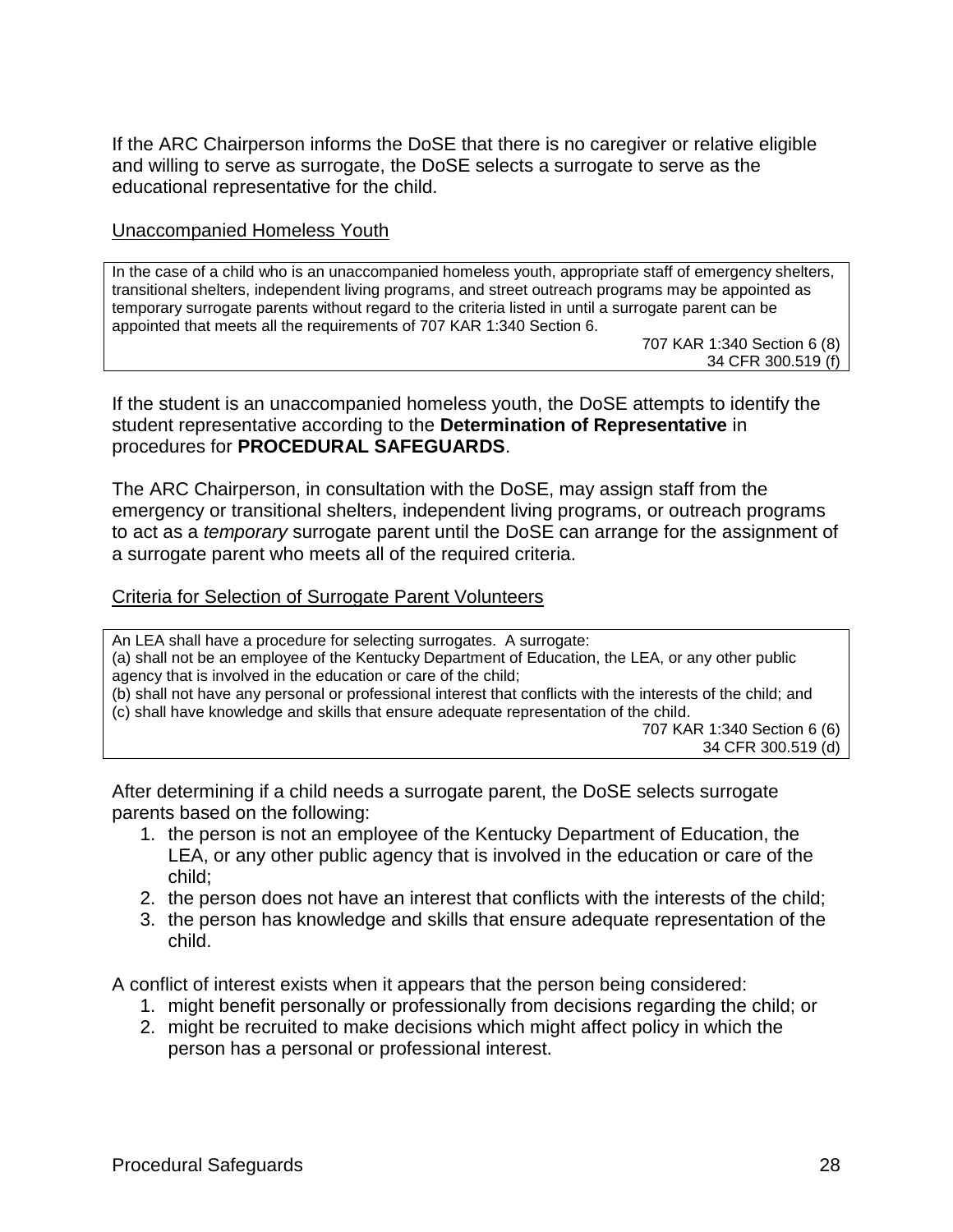A person who is otherwise qualified to be a surrogate parent shall not be considered an employee of the LEA solely because he or she is paid by the LEA to serve as a surrogate parent. 707 KAR 1:340 Section 6 (7)

34 CFR 300.519 (e)

The DoSE maintains a list of people who are willing to serve as Surrogate Parents. The DoSE reviews and updates the list annually.

### Assignment of Surrogate Parent Volunteers

An LEA shall make reasonable efforts to ensure the assignment of a surrogate not more than thirty (30) days after there is a determination by the LEA that the child needs a surrogate.

707 KAR 1:340 Section 6 (9) 34 CFR 300.519 (h)

Not more than thirty (30) days after the determination that a child needs a surrogate parent, the DoSE selects a surrogate parent and asks the surrogate to sign a statement of commitment and acceptance. The commitment reads as follows: "I will:

- 1. acquaint myself with the child and his or her educational needs;
- 2. be accessible to the child and school personnel as needed;
- 3. represent the educational interests of the child to the best of my ability;
- 4. have no other vested interests that would conflict with my allegiance to the child; and
- 5. keep confidential the information in the educational records of the child."

Upon receipt of the individual's signed indication of willingness to serve as surrogate, the DoSE enters the name and address of the surrogate in the educational record of the child and informs the ARC Chairperson that a surrogate has been selected.

#### Surrogate Parent Training

The DoSE provides information to persons selected as surrogate parents to assure these persons have sufficient knowledge and skills to effectively represent the child. The information includes:

- 1. the role of the surrogate parent;
- 2. the rights and responsibilities of parents of children with disabilities;
- 3. available resources for additional information and assistance;
- 4. procedures to follow to be excused from appointment when there is a possibility of a potential conflict of interest;
- 5. conditions for termination as a surrogate; and
- 6. notification that the surrogate has the right to represent the child in all matters related to the educational rights of the child.

The surrogate parent may represent the child in all matters relating to the identification, evaluation, and educational placement of the child and the provision of FAPE to the child.

707 KAR 1:340 Section 6 (10) 34 CFR 300.519 (g)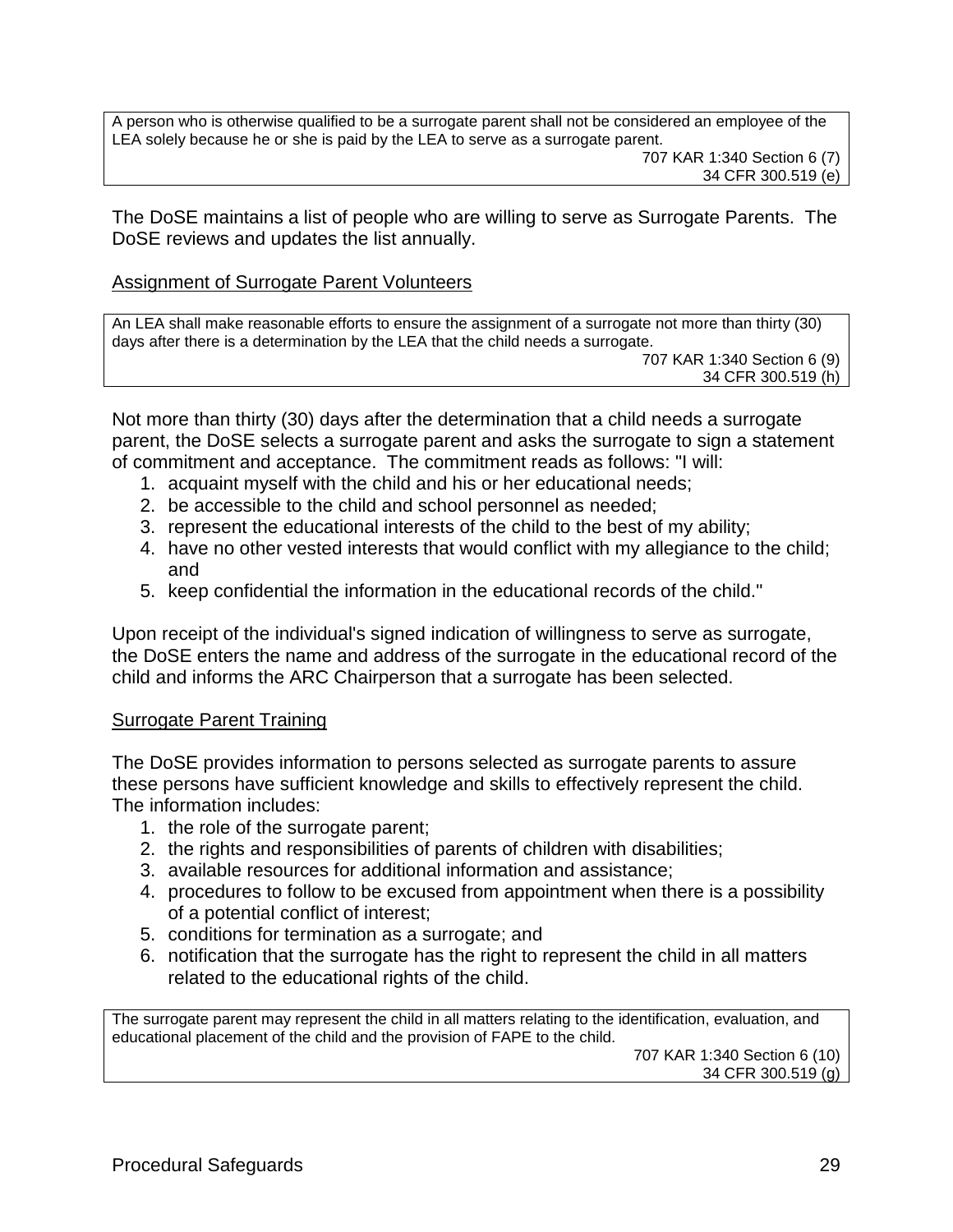The ARC Chairperson and DoSE make sure that the surrogate parent assigned to a child represents the child in all decision-making processes including, identification, evaluation, placement, and the provision of FAPE.

#### Termination of a Surrogate Parent Assignment

The DoSE determines the surrogate is no longer needed according to the following criteria:

- 1. the "parent" becomes known or is located;
- 2. upon emancipation of the youth;
- 3. the surrogate no longer meets the qualifications and criteria for being a surrogate parent; or
- 4. the surrogate is not fulfilling his or her responsibilities.

The DoSE sends written notice to the surrogate informing the surrogate of the termination and indicating the reasons for termination. A copy of the letter is maintained in the files of the DoSE.

# **STATE COMPLAINT PROCEDURES**

A copy of the procedural safeguards (including, parent's rights) shall be given to the parents of a child with a disability one (1) time a school year. A copy of the notice shall also be provided to the parent: (a) upon initial referral or parent request for evaluation;

(b) upon receipt of the first state written complaint;

(c) upon the receipt of the first filing of a due process hearing in a school year;

(d) in accordance with the discipline procedures in which a decision is made to remove a student, which constitutes a change in placement, because of a violation of the code of student conduct; and (e) upon request by a parent.

The procedural safeguards notice shall include a full explanation of all the procedural safeguards available under 707 KAR Chapter 1 and 34 CFR Section 300.504.

707 KAR 1:340 Section 4 (1-2) 34 CFR 300.504 (a)

The ARC Chairperson provides a copy and full explanation of the Parent Procedural Safeguards document at each annual review and:

(a) upon initial referral or parent request for evaluation;

(b) upon receipt of the first state written complaint;

(c) upon the receipt of the first filing of a due process hearing in a school year;

(d) in accordance with the discipline procedures in which a decision is made to remove a student, which constitutes a change in placement, because of a violation of the code of student conduct; and

(e) upon request by a parent.

The right to file a complaint with the Kentucky Department of Education and the procedures for filing, including the information required and timelines for resolution are included in the Parent's Rights document and the *Kentucky Department of Education Special Education Procedures Manual,* November 2000.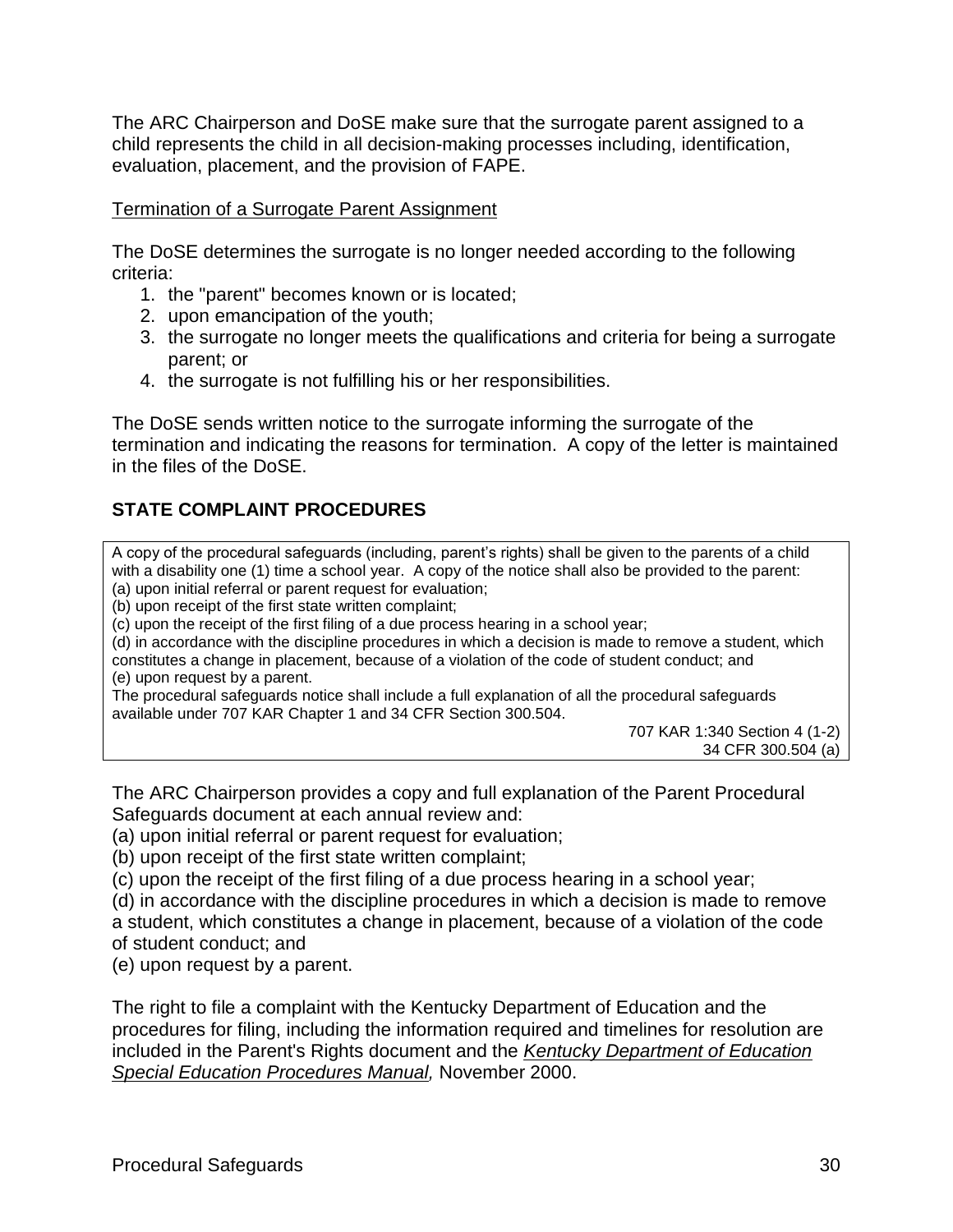### **Right to File a Complaint**

Any organization or individual including someone from outside the state may file a signed written complaint under 707 KAR 1:340 Section 7.

> 707 KAR 1:340 Section 7 (2) 34 CFR 300.153 (a)

(3) The complaint shall include:

(a) a statement that the LEA or other public agency providing educational services to identified students has violated a requirement of 707 Chapter 1 or IDEA regulations;

(b) the facts on which the statement is based;

(c) a signature and contact information for the complainant;

(d) name and residence of the child, or contact information, if the child is homeless under the McKinney-Vento Homeless Assistance Act, 42 U.S.C. Section 11431;

(e) name of the school the child is attending;

(f) a description of the nature of the problem, including facts related to the problem;

(g) a proposed resolution of the problem to the extent it is known and available to the complainant at the time of the filing; and

(h) information indicating that the violation did not occur more than one (1) year prior to the date of the receipt of the compliant.

(4) The party filing the complaint shall forward a copy to the LEA.

707 KAR 1:340 Section 7 (3-4) 34 CFR 300.153 (b) & (d)

#### **Procedures for Addressing the Complaint**

The following procedures shall apply to the Kentucky Department of Education as to written complaints submitted pursuant to 34 CFR 300.151 through 300.153:

(a) the Kentucky Department of Education shall have sixty (60) days after a complaint is filed to carry out an independent investigation, if necessary;

(b) the complainant and the LEA shall each have an opportunity to submit additional information about any allegation in the complaint;

(c) the LEA shall have an opportunity to respond to the complaint including, at least:

1. a proposal to resolve the complaint;

2. an opportunity for the parent who has filed the complaint and the LEA to voluntarily engage in mediation;

(d) the department shall review all relevant information; and

(3) the department shall issue a written decision addressing each allegation in the complaint and containing the findings of fact and conclusions and the reasons for the final decision.

707 KAR 1:340 Section 7 (1) 34 CFR 300.153 (a)

The Kentucky Department of Education shall allow an extension of the time limit under 707 KAR 1:340 Section 7 (1) only if exceptional circumstances exist or if the parent and the LEA agree to extend the time line to engage in mediation or other alternative means of dispute resolution..

> 707 KAR 1:340 Section 7 (6) 34 CFR 300.152 (b) (1)

When the DoSE receives written notice from KDE of any complaint filed, the DoSE informs the Superintendent. The DoSE and the Superintendent decide if the district will conduct its own investigation or provide KDE/DECS with the relevant documents and allow KDE/DECS to conduct the investigation.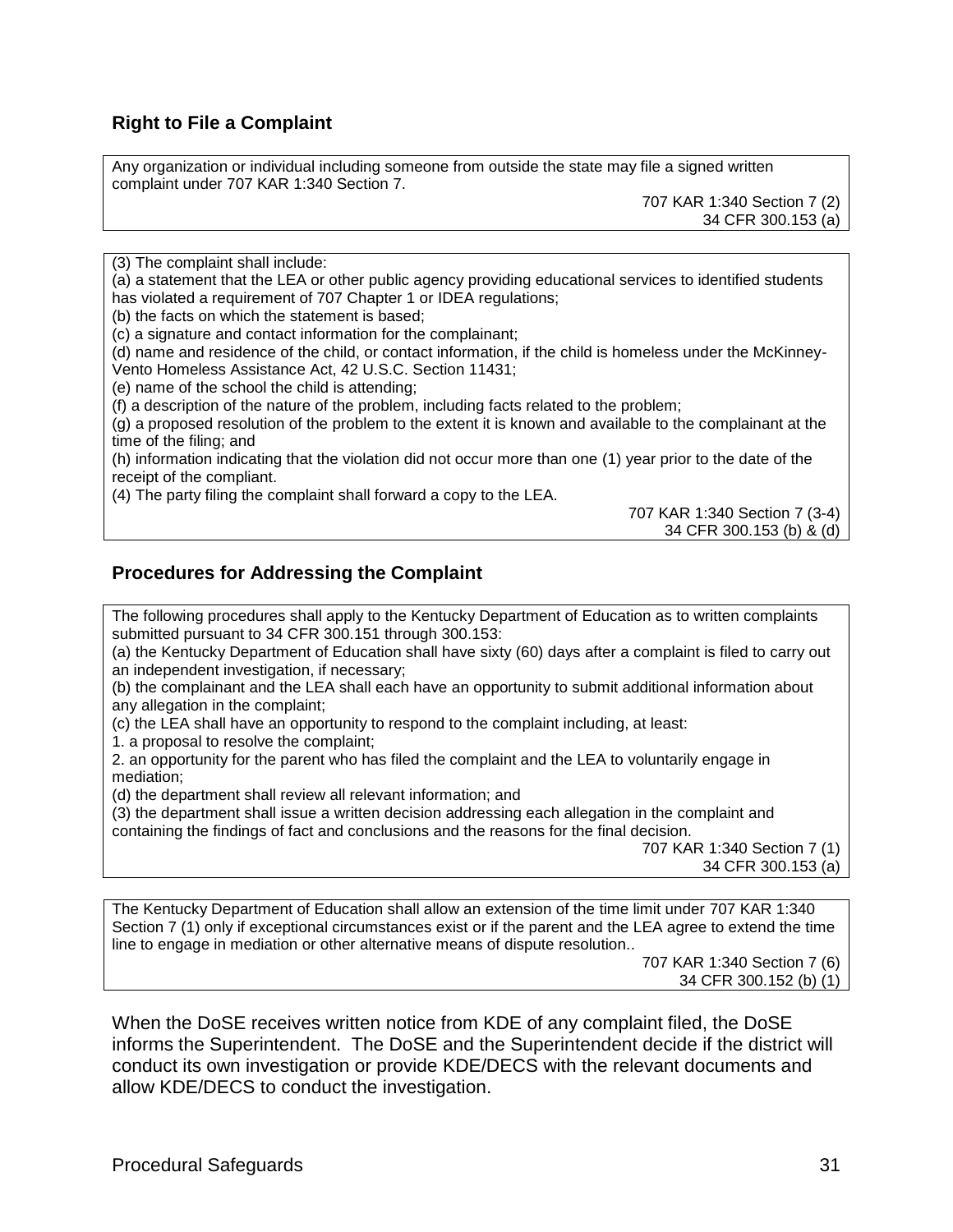### **Right to Appeal Written Decision from KDE/DECS**

The complainant, parent or the LEA shall have a right to appeal the written decision from a complaint to the Commissioner of the Kentucky Department of Education. This appeal shall be filed within fifteen (15) business days of the receipt of the decision.

> 707 KAR 1:340 Section 7 (5) 34 CFR 300.660 (a) (1) (ii)

#### **Implementation of Final Decision**

The KDE shall ensure the final decision from a complaint shall be effectively implemented. To achieve compliance, the Department of Education may apply:

(a) technical assistance activities;

(b) negotiations; or

(c) corrective actions.

707 KAR 1:340 Section 7 (7) 34 CFR 300.152 (b) (2)

#### **MEDIATION PROCESS**

An LEA and parent of a child with a disability shall have the right to request mediation from the Kentucky Department of Education to resolve any disputes that may arise under 707 KAR Chapter 1. 707 KAR 1:340 Section 8 (1) 34 CFR 300.506 (a)

The mediation process, if chosen, shall:

(a) be voluntary;

(b) not be used to deny or delay a parent's right to a due process hearing under 707 KAR 1:340 Section 8 and Section 11 or 34 CFR Section 300.507, or to deny any other rights afforded under this administrative regulation or IDEA Subpart E; and

(c) be conducted by a qualified and impartial mediator trained in effective mediation techniques.

707 KAR 1:340 Section 9 (1) 34 CFR 300.506 (b) (1)

The Kentucky Department of Education shall maintain a list of qualified mediators who shall: (a) not be an employee of: the Kentucky Department of Education or the LEA that is involved in the education or care of the child;

(b) be chosen at random for the mediation process; and

(c) not have a personal or professional conflict of interest.

707 KAR 1:340 Section 9 (2) 34 CFR 300.506 (b) (3)

| The Kentucky Department of Education shall bear the cost of the mediation process. |
|------------------------------------------------------------------------------------|
| 707 KAR 1:340 Section 9 (3)                                                        |
| 34 CFR 300.506 (b) (4)                                                             |
|                                                                                    |

The sessions in the mediation process shall be: (a) scheduled in a timely manner not to exceed sixty (60) days; and (b) held at a location that is convenient to both parties to the dispute. 707 KAR 1:340 Section 9 (4)

34 CFR 300.506 (b) (5)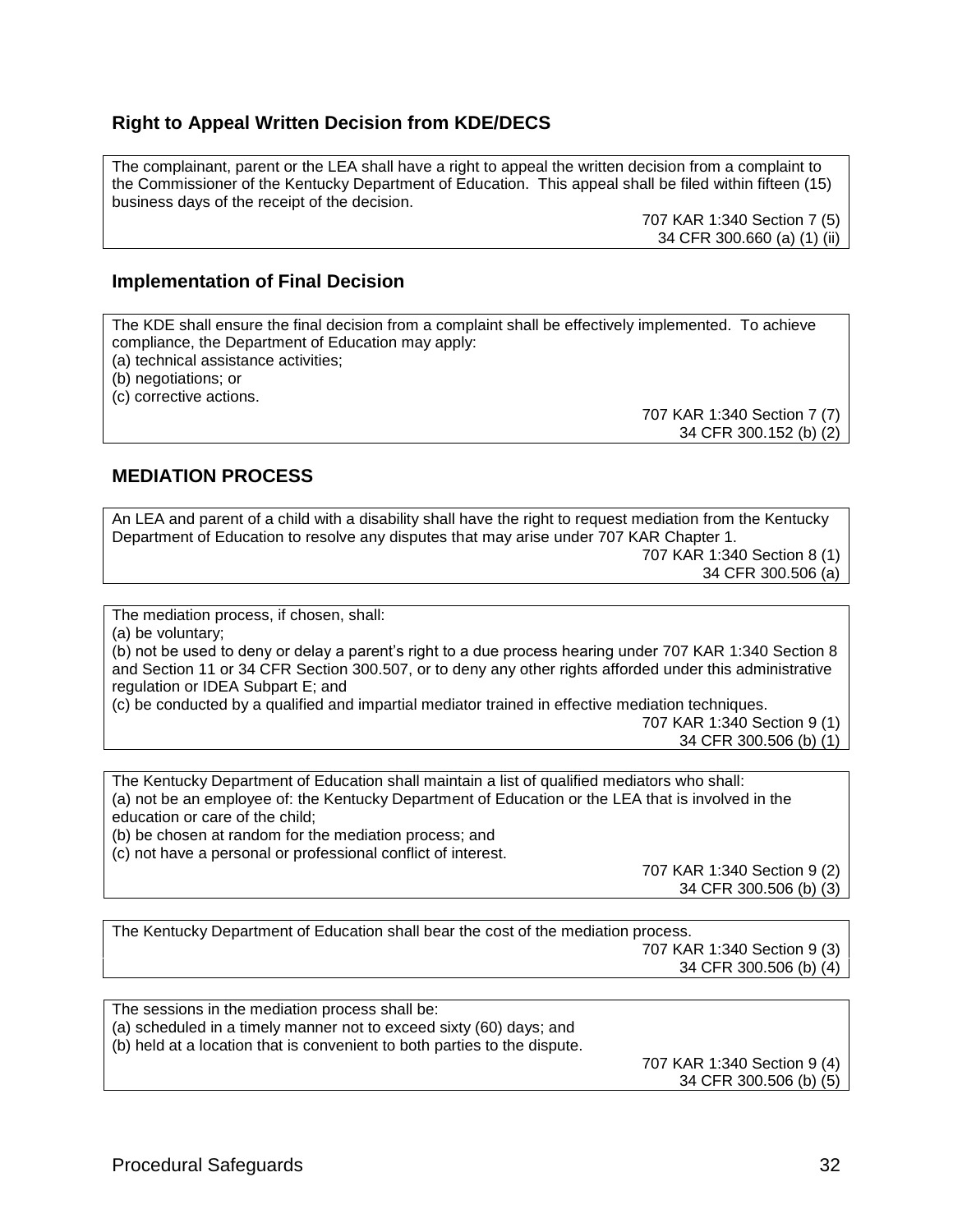In a mediation session in which a resolution is reached by the parties, a legally-binding written agreement shall be executed that:

(a) sets forth the resolution and a timeline in which it shall be implemented;

(b) states that all discussions that occurred in the mediation process shall be confidential; and

(c) may not be used as evidence in any subsequent due process hearing or civil proceeding.

707 KAR 1:340 Section 9 (5) 34 CFR 300.506 (b) (6-7)

Both the parent and a representative of the LEA who has the authority to bind the LEA shall sign the agreement. The agreement shall be enforceable in any state court of competent jurisdiction or in a district court of the United States.

707 KAR 1:340 Section 9 (6) 34 CFR 300.506 (b) (7)

Mediation may address issues surrounding the education of the child, including ongoing alleged violations of IDEA, compensatory education, or any other issue related to the child's enrollment in the school district.

707 KAR 1:340 Section 9 (7) 34 CFR 300.506 (a)

OCSD may offer mediation to a parent as an option to settle differences concerning the identification, evaluation, educational placement, or the provision of a free appropriate public education. The ARC Chairperson or DoSE explains to the parent that mediation is not a required process, but is offered by OCSD to settle differences or when a due process hearing is requested. If the parents and OCSD agree to mediate the issue, OCSD and the parent jointly submit a written request to KDE for mediation.

OCSD uses the procedures and forms in the *Kentucky Department of Education's Special Education Procedure Manual,* November 2000 and *Mediation for Students with Disabilities*, November 1999 to begin the process for mediation.

## **DISPUTE RESOLUTION**

Within fifteen (15) days of receiving notice of parental request for a due process hearing, the LEA shall convene a meeting with the parent and the relevant member or members of the ARC who have specific knowledge of the facts identified in the due process hearing request. The parent and the LEA shall determine the relevant ARC members to attend the resolution session. A representative of the LEA who has decision-making authority on behalf of the LEA shall also attend this meeting. An attorney for the LEA shall not attend the meeting unless an attorney accompanies the parent.

707 KAR 1:340 Section 10 (1) 34 CFR 300.510 (a)

Within fifteen (15) days of receiving notice of a parent request for a due process hearing, the DoSE and Superintendent contact the Board Attorney to schedule a meeting with the parent. The DoSE and the parent(s) determine the OCSD personnel who have knowledge about the facts as identified in the due process hearing request, and the DoSE arranges for the staff to attend the meeting. The OCSD Board Attorney does not attend the meeting unless the parent is requesting the attendance of their attorney.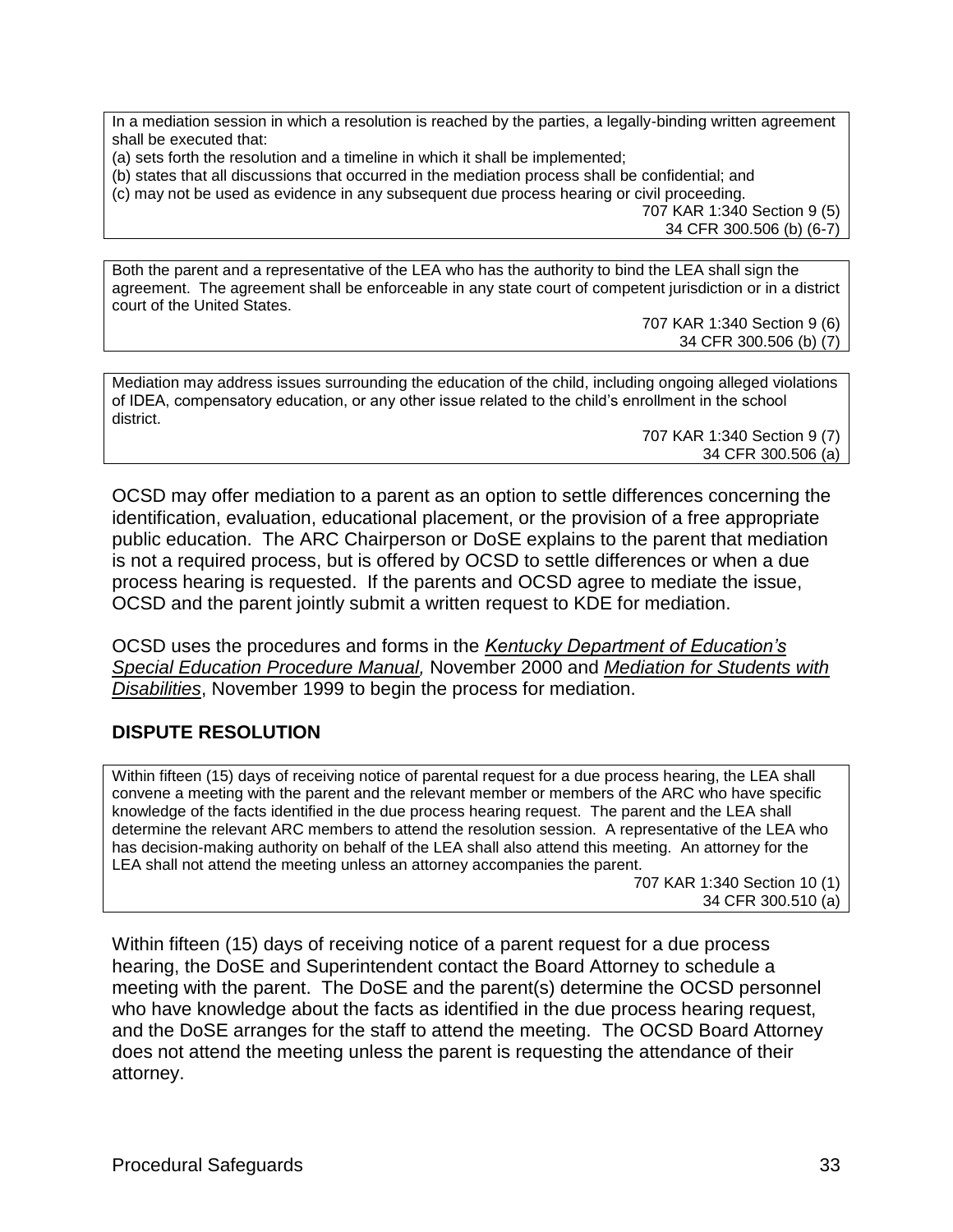The purpose of this meeting is: (a) to allow the parents to discuss their due process hearing request; (b) to discuss the facts that formed the basis of the request; and (c) to give the LEA an opportunity to resolve the complaint.

707 KAR 1:340 Section 10 (2) 34 CFR 300.510 (a) (2)

This meeting shall not take place if the parents and the LEA agree in writing to waive the meeting or agree to use the mediation process.

> 707 KAR 1:340 Section 10 (3) 34 CFR 300.510 (a) (3)

If the parties reach a resolution to the dispute, the parties shall execute a legally-binding agreement that is:

(a) signed by both the parent and a representative of the LEA who has the authority to bind the LEA; and (b) is enforceable in any state court of competent jurisdiction or a district court of the United States. 707 KAR 1:340 Section 10 (4) 34 CFR 300.510 (d)

The DoSE places a copy of the resolution in the student's special education record.

The dispute resolution agreement may be voided by either party within three (3) business days of the agreement's execution.

> 707 KAR 1:340 Section 10 (5) 34 CFR 300.510 (e)

If the LEA has not resolved the complaint to the satisfaction of the parents within thirty (30) days of the receipt of the due process hearing request, the due process hearing may occur.

707 KAR 1:340 Section 10 (6) 34 CFR 300.510 (b)

The timeline for issuing a final decision pursuant to 34 CFR 300.515 shall begin at the expiration of the thirty (30) day timelines referred to in 707 KAR 1:340 Section 10 (6), except for adjustments allowed in 707 KAR 1:340 Sections 11 and 12.

> 707 KAR 1:340 Section 10 (7) 34 CFR 300.510 (b) (2)

(8) The failure of the parent who filed the due process hearing request to participate in the resolution meeting shall delay the timelines for the resolution process and the due process hearing until the meeting is held unless the parties have jointly agreed to waive the resolution process or use mediation. (9) If the LEA is unable to obtain the participation of the parent in the resolution meeting after reasonable efforts have been made and documented, the LEA may request, at the conclusion of the thirty (30) day period, that a hearing office dismiss the parent's due process hearing request.

707 KAR 1:340 Section 10 (8 & 9) 34 CFR 300.510 (b) (3-4)

If the parent refuses to participate in the resolution process, the timelines for the process and hearing are delayed. If OCSD can not obtain the participation of the parent in the resolution process, OCSD Board Attorney notifies the due process hearing officer of the parent's failure to participate.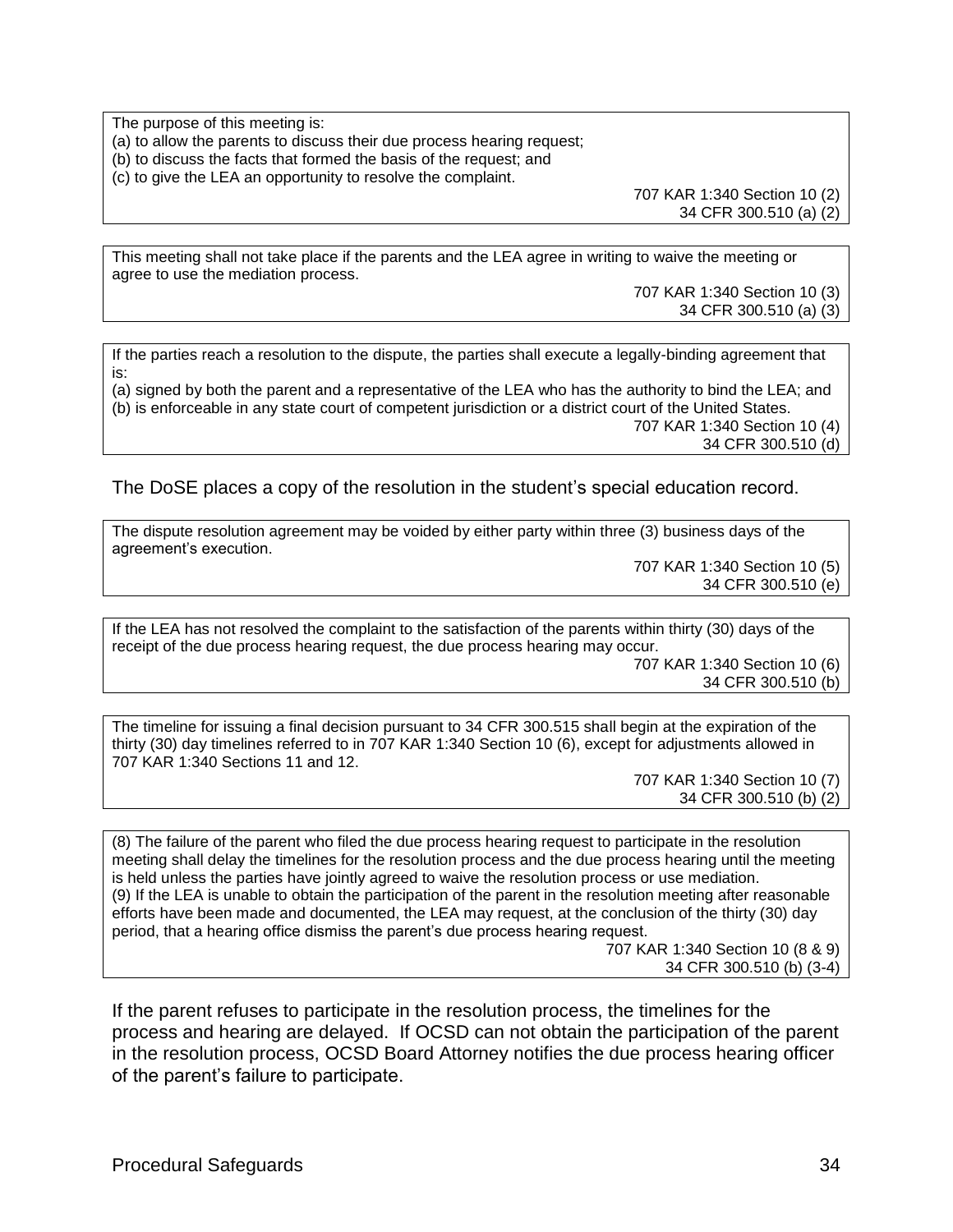The LEA shall keep a record of the reasonable efforts made to obtain the participation of the parents in the resolution meeting such as:

(a) Detailed records of telephone calls made or attempted and the results of those calls;

(b) Copies of correspondence sent to the parents and any responses received; and

(c) Detailed records of visits made to the parents' home or place of employment and the results of the visits.

> 707 KAR 1:340 Section 10 (10) 34 CFR 300.322 (d)

OCSD personnel keep detailed records including the date, time, and name of the person attempting the contact. The records, copies of any correspondence sent to the parent, and any response received, are filed in the student's special education record.

If the LEA fails to hold the resolution meeting within fifteen (15) days of receiving the notice of a parent's due process hearing request or fails to participate in the resolution meeting, the parent may seek the intervention of a hearing officer to begin the forty-five (45) day due process hearing timeline in 34 CFR 300.515.

707 KAR 1:340 Section 10 (11) 34 CFR 300.510 (b) (5)

The forty-five (45) day timeline for the due process hearing in 34 CFR 300.515 starts the day after one (1) of the following events:

(a) both parties agree in writing to waive the resolution meeting;

(b) after either the mediation or resolution meeting starts but before the end of the thirty (30) day period, the parties agree in writing that no agreement is possible; or

(c) if both parties agree in writing to continue the mediation at the end of the thirty (30) day resolution period, but later that parent or the LEA withdraws from the mediation process.

707 KAR 1:340 Section 10 (12) 34 CFR 300.510 (c)

#### **DUE PROCESS HEARING**

OCSD or a parent may initiate a due process hearing on any matter concerning the identification, evaluation, placement or provision of a free appropriate public education.

A parent or an LEA may initiate a due process hearing on any of the matters described in the written notice relating to identification, evaluation, or educational placement of a child with a disability or the provision of FAPE to the child or refusal to initiate or change the identification, evaluation, or educational placement of the child.

> 707 KAR 1:340 Section 8 (2) 34 CFR 300.507 (a)

When a hearing is initiated, the LEA shall inform the parent of the availability of mediation to resolve the dispute.

> 707 KAR 1:340 Section 8 (3) 34 CFR 300.507 (a) (2)

OCSD or a parent may initiate a due process hearing on any matter concerning the identification, evaluation, placement or provision of a free appropriate public education.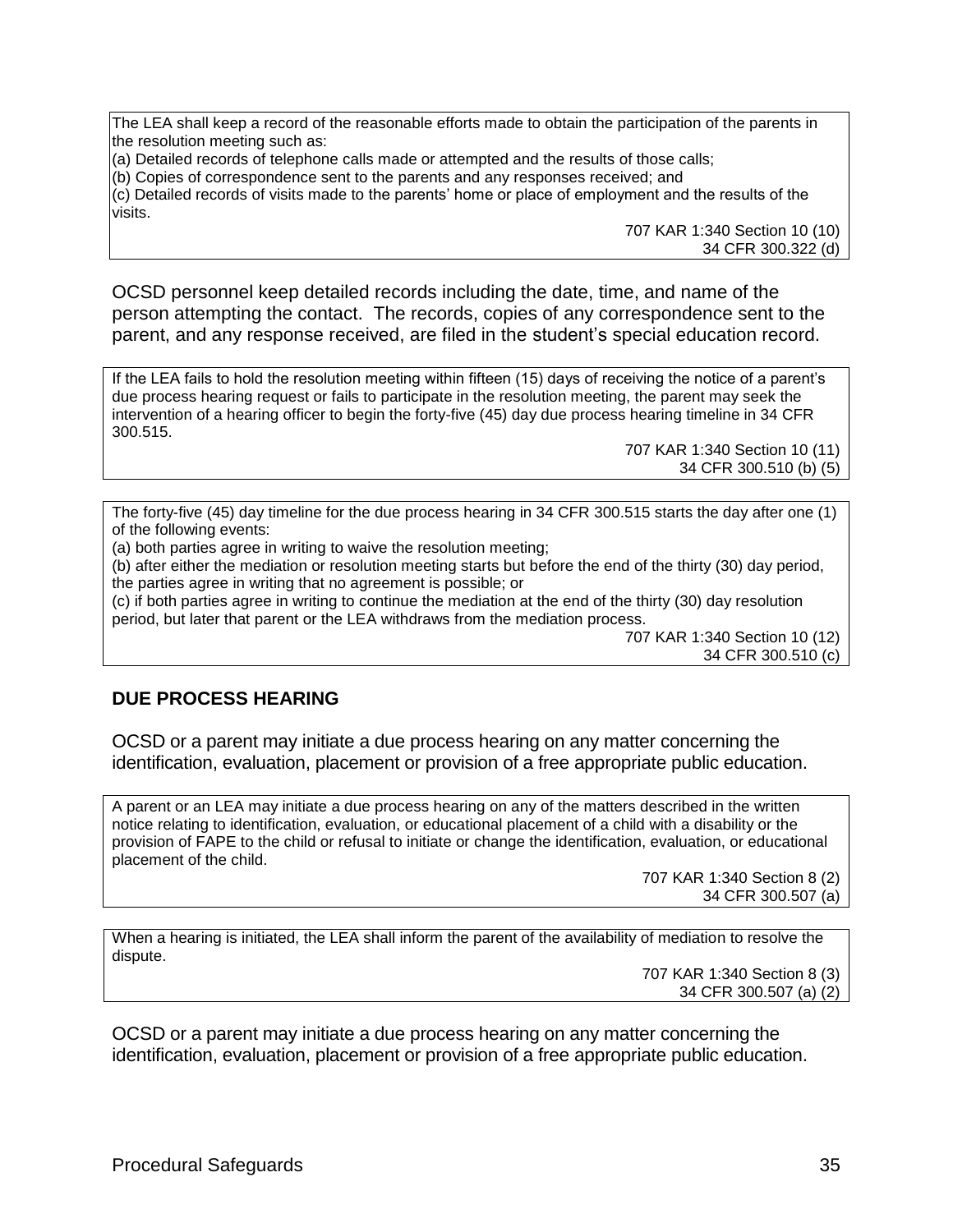The LEA shall inform the parent of any free or low-cost legal and other relevant services available in the area if the parent requests the information or if a parent or LEA initiates a hearing.

If a parent initiates a due process hearing or requests the information, the ARC Chairperson provides the parent a list of free or low-cost legal and other relevant services available in the OCSD area.

A copy of the procedural safeguards (including, parent's rights) shall be given to the parents of a child with a disability one (1) time a school year. A copy of the notice shall also be provided to the parent: (a) upon initial referral or parent request for evaluation;

(b) upon receipt of the first state written complaint;

(c) upon the receipt of the first filing of a due process hearing in a school year;

(d) in accordance with the discipline procedures in which a decision is made to remove a student, which constitutes a change in placement, because of a violation of the code of student conduct; and (e) upon request by a parent.

The procedural safeguards notice shall include a full explanation of all the procedural safeguards available under 707 KAR Chapter 1 and 34 CFR Section 300.504.

707 KAR 1:340 Section 4 (1-2) 34 CFR 300.504 (a)

The ARC Chairperson provides a copy and full explanation of the Parent Procedural Safeguards document at each annual review and:

(a) upon initial referral or parent request for evaluation;

(b) upon receipt of the first state written complaint;

(c) upon the receipt of the first filing of a due process hearing in a school year;

(d) in accordance with the discipline procedures in which a decision is made to remove a student, which constitutes a change in placement, because of a violation of the code of student conduct; and

(e) upon request by a parent.

**Note**: Hearing rights for children unilaterally placed in private schools by their parents are limited to Child Find, evaluation, and reevaluation issues. See procedures for **CHILDREN ENROLLED IN PRIVATE SCHOOLS BY THEIR PARENTS**.

#### **Hearing Requests**

The parent of a child with a disability or the attorney representing the child shall provide notice to the Kentucky Department of Education, to request a hearing. The notice shall contain:

a. the name of the child;

b. the address of the residence of the child;

c. the name of the school the child is attending;

d. a description of the nature of the problem; and

e. facts relating to the problem and a proposed resolution to the extent known and available to the parents at the time.

707 KAR 1:340 Section 11 (1) 34 CFR 300.508 (b)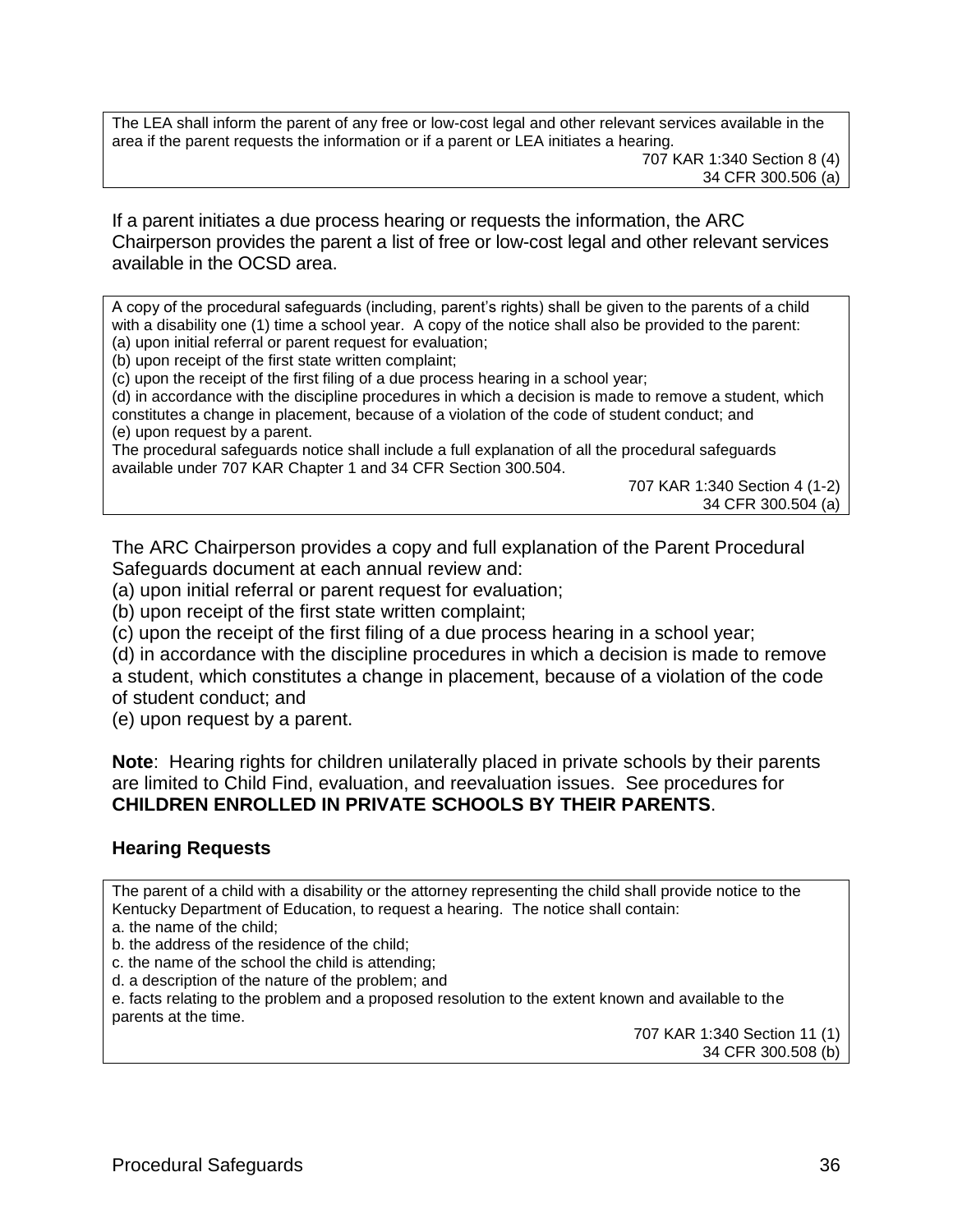The Kentucky Department of Education shall provide a model form, entitled *"Request for a Due Process Hearing"*, that meets these requirements to assist parents in filing a request for a due process hearing. 707 KAR 1:340 Section 11 (2) 34 CFR 300.508 (a)

A party shall not have a due process hearing until the party, or the attorney representing the party, files a notice that contains the information listed in 707 KAR 1:340 Section 11 (1). This notice shall be provided to the other party and to the Kentucky Department of Education.

707 KAR 1:340 Section 11 (3) 34 CFR 300.508 (a)

The party requesting the hearing (the parent, the parent's authorized agent, or OCSD) submits "Request for a Due Process Hearing" form to the Director, Division of Exceptional Children Services, Capital Plaza Tower, 500 Mero Street, Frankfort, KY 40601. If OCSD requests the due process hearing, the Superintendent and DoSE submit the hearing request. The hearing request states:

- 1. the name of the child;
- 2. the address of the residence of the child;
- 3. the name of the school the child is attending;
- 4. a description of the nature of the problem; and
- 5. facts relating to the problem and a proposed resolution to the extent known and available to the parents at the time.

If, after OCSD requests a due process hearing, OCSD personnel and the parent come to an agreement on the issue(s) presented in the hearing request, the party requesting the hearing submits a letter to the hearing officer and KDE requesting cancellation of the hearing request.

The procedures included in KRS Chapter 13B and IDEA Subpart E shall apply to a due process hearing. 707 KAR 1:340 Section 11 (4)

#### **EXCEPTIONAL CHILDREN APPEALS BOARD**

A party to a due process hearing that is aggrieved by the hearing decision may appeal the decision to members of the Exceptional Children Appeals Board as assigned by the Kentucky Department of Education. The appeal shall be perfected by sending, by certified mail, to the Kentucky Department of Education a request for appeal, within thirty (30) calendar days of date of the hearing officer's decision. 707 KAR 1:340 Section 12 (1) 34 CFR 300.510 (b) (1)

Either party involved in the hearing regarding the identification, evaluation, placement, or provision of free appropriate public education of a child with disabilities may appeal the decision of the hearing officer. To request an appeal, the party sends, by certified mail, within thirty (30) calendar days of the hearing officer's decision, a written request for an appeal to the Exceptional Children Appeals Board, Kentucky Department of Education, Capital Plaza Tower, 500 Mero Street, Frankfort, KY 40601. The requesting party also sends a copy of the appeal to the opposing party.

#### **Civil Action**